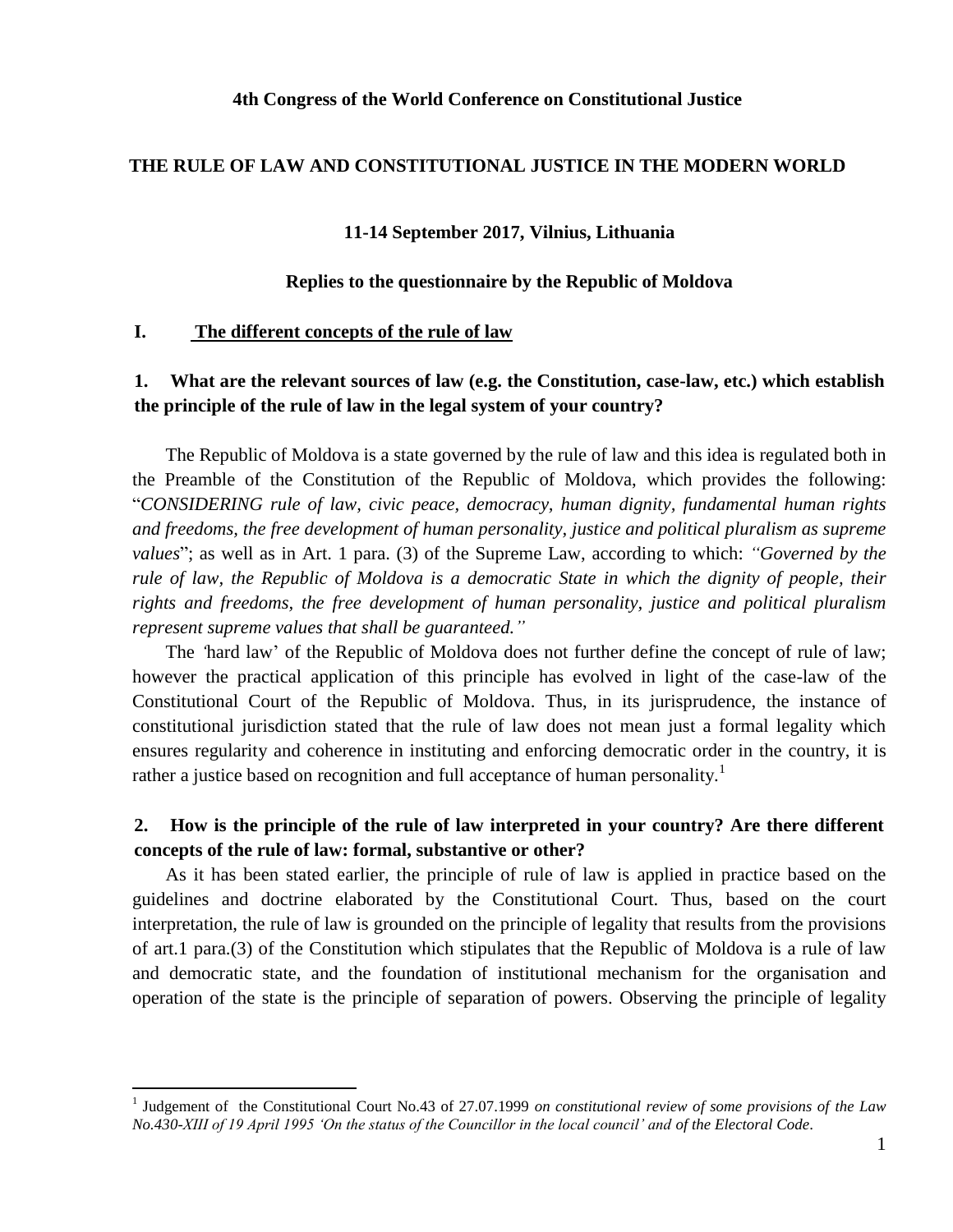ensures simultaneously the observance of other principles due to the fact that legality is the condition of existence and the method to achieve all constitutional principles.<sup>2</sup>

The Court underlined that the rule of law is based on justice, and not on appropriateness. Without denouncing categorically the importance and impact of appropriateness, it shall be mentioned that it has to be applied only within the law. Justice is served only based on the law.<sup>3</sup> The notion of 'rule of law' signifies the subordination of the state to the law. No one – either an individual, an entity or a public authority – can be above the law.<sup>4</sup>

The significance of the rule of law implies a guarantee of an efficient democracy and political pluralism, including ensuring the freedom of opinion and expression, right to association in political parties and in other social and political organisations that are indispensable part of human rights and fundamental freedoms proclaimed in the Universal Declaration of Human Rights, enshrined and guaranteed by the Constitution of the Republic of Moldova.<sup>5</sup>

The rule of law was the culminant point of the constitution-based political system. It means that the policy should be circumscribed to a legal norm which sets the limits of the action. Due to intrinsic link between the state and the law, the evolution of public power is accompanied by the evolution of legal system.

The Court recognised that the rule of law is a mechanism, which functionality implies the institution of a climate of order, where the recognition and enjoyment of the rights of an individual cannot be conceived absolutely and discretionally, but only in correlation with the observance of the rights of others and of the society, in general. $<sup>6</sup>$ </sup>

The challenges of the rule of law means insurance of legality, legal security and interdiction of any arbitrariness, access to justice by independent and impartial courts, including judicial review of the administrative acts, observance of human rights, non-discrimination and equality before the  $law<sup>7</sup>$ 

The rule of law implies that social and state system is based on fundamental norms and principles of the law. An essential feature of the rule of law is a very rigid subordination of all, including of state institutions, clear, predictable and pre-set norms of the law.*<sup>8</sup>*

<sup>&</sup>lt;sup>2</sup> Judgement of Constitutional Court No.3 of 09.02.2012 *on constitutional review of some provisions of Law No.163 of 22 July 2011 on amending and supplementing some legislative acts, complaint No.30a/2011* (refers to specialised courts)*.*

<sup>3</sup> Judgement of the Constitutional Court No.30 of 10.11.1997 *on the constitutionality of the Government Decision No.155 of 24 February 1997 on the company "Centrul de Moda S.A".*

<sup>4</sup> Judgement of the Constitutional Court No.23 of 21.07.1997 *on the constitutionality of Presidential Decrees No.116-II and No.117-II of 7 April 1997*.

<sup>5</sup> Opinion of the Constitutional Court No.1 of 03.04.2008 *on the draft law amending art.81 para. (1) of the Constitution of the Republic of Moldova.*

<sup>6</sup> Judgement of Constitutional Court No.7 of 18.05.2013 *on constitutional review of some provisions of Law No.64-XII of 31 May 1990 on the Government, in the edition of Laws No.107 and No.110 of 3 May 2013, and of President Decrees No.634-VII and No.635-VII of 16 May 2013 and Government Decision No. 364 of 16 May 2013*.

<sup>7</sup> Judgement of Constitutional Court No.4 of 22.04.2013 *on constitutional review of the Presidential Decrees No. 534-VII of 8 March 2013 on the dismissal of the Government, in the part related to keeping in position the Prime-ministerdismissed via censorship motion (for corruption allegations) as of 8 March 2013 up to the formation of the new Government and No. 584-VII of 10 April 2013 on appointing the candidate for the position of the Prime-minister*.

<sup>8</sup> Judgement of Constitutional Court No.7 of 24.05.2012 *on constitutional review of some provisions of Law No. 1234- XIV of 22.09.200 on the procedure to elect the President of the Republic of Moldova, complaint No.1a/2012* (refers to the election procedure of the President of the Republic of Moldova)*.*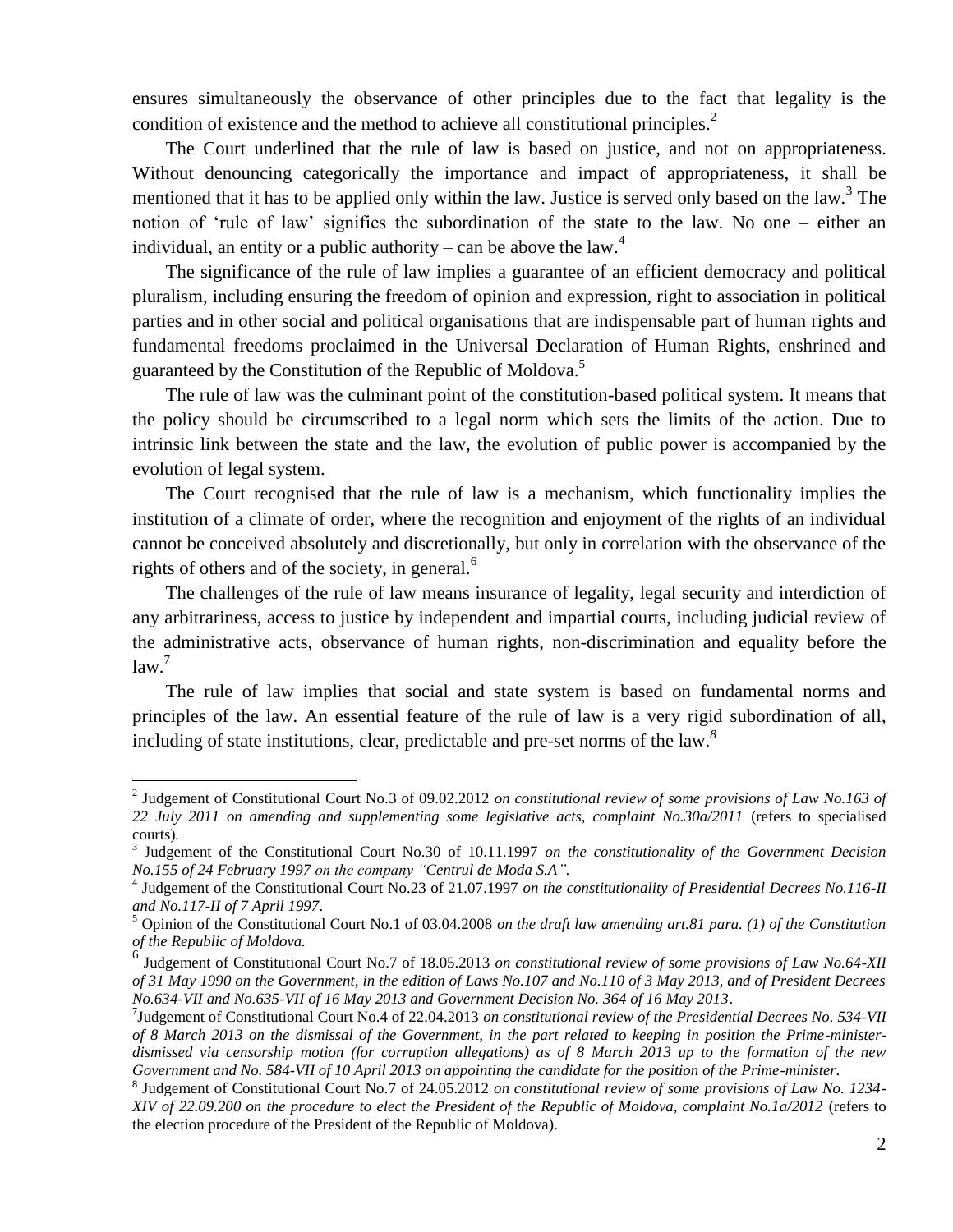Hence, in the retrospective of constitutional jurisprudence, the rule of law concept covers: a) a concept of public freedoms; b) a concept about democracy; c) a concept of the role of the state in the public order.

### **3. Are there specific fields of law in which your Court ensures respect for the rule of law (e.g. criminal law, electoral law, etc.)?**

The Constitutional Court carries out its jurisdictional activity mainly by performing the functions attributed to it by the constitutional provisions (among which control of constitutionality of normative acts of central and local public administration, interpretation of the constitution and the delivery of opinions on the draft laws amending the Constitution are most frequently implied). Therefore the Court elaborates its doctrine in relation to the subject that has been challenged before it; however this doctrine is widely used in any other relevant cases and situations, irrespective of the field of law where it has initially been elaborated.

The jurisprudence of the Constitutional Court is reach in examples of Court's interpretation and appreciation of the principle of rule of law and its reiteration within the process of subsequent analysis. A prominent example of this approach is the interpretation the Court gave to the rule of law in relation to the **fight against corruption**: corruption undermines democracy and the rule of law, leads to violations of human rights, undermines the economy and erodes the quality of life. Therefore, the fight against corruption is an integral component of ensuring respect for the rule of law.<sup>9</sup> This interpretation has been reiterated in the Court Judgment no. 22 of 05.09.2013<sup>10</sup>, Court Judgment no. 6 of  $16.04.2015$ ,<sup>11</sup> as well as in other court acts.

# **4. Is there case-law on the content of the principle of the rule of law? What are the core elements of this principle according to the case-law? Please provide relevant examples from case-law.**

Based on the case-law developed by the Constitutional Court of the Republic of Moldova, the following should be included among the constitutive elements of the rule of law: new concept on the state genesis and its role in civil society; capitalisation of the reasoning and mechanisms of the principle of separation of powers; establishment and enhancement of a real and authentic democracy; institutionalisation and guarantee of human rights and freedoms of citizens; coherent legal order observing the exigencies of the rule of law.

The rule of law elements elucidated in the constitutional jurisprudence of the CCM are based on the primacy of the law; social status; principle of legality in a state based on rule of law when appointing persons of public dignity; international obligations in the context of state's sovereignty; fight against corruption.

<sup>9</sup> Judgement of Constitutional Court No.4 of 22.04.2013 *on constitutional review of the Presidential Decrees No. 534- VII of 8 March 2013 on the dismissal of the Government, in the part related to keeping in position the Prime-ministerdismissed via censorship motion (for corruption allegations) as of 8 March 2013 up to the formation of the new Government and No. 584-VII of 10 April 2013 on appointing the candidate for the position of the Prime-minister*.

<sup>&</sup>lt;sup>10</sup> Judgement of Constitutional Court No.22 of 09.04.2013 *on the control of constitutionality of some provisions on judge's immunity*

<sup>&</sup>lt;sup>11</sup> Judgement of Constitutional Court No. 6 of 16.04.2015 *on constitutional review of some provisions of the Criminal Code and Criminal Procedure Code* (extended confiscation and illicit enrichment)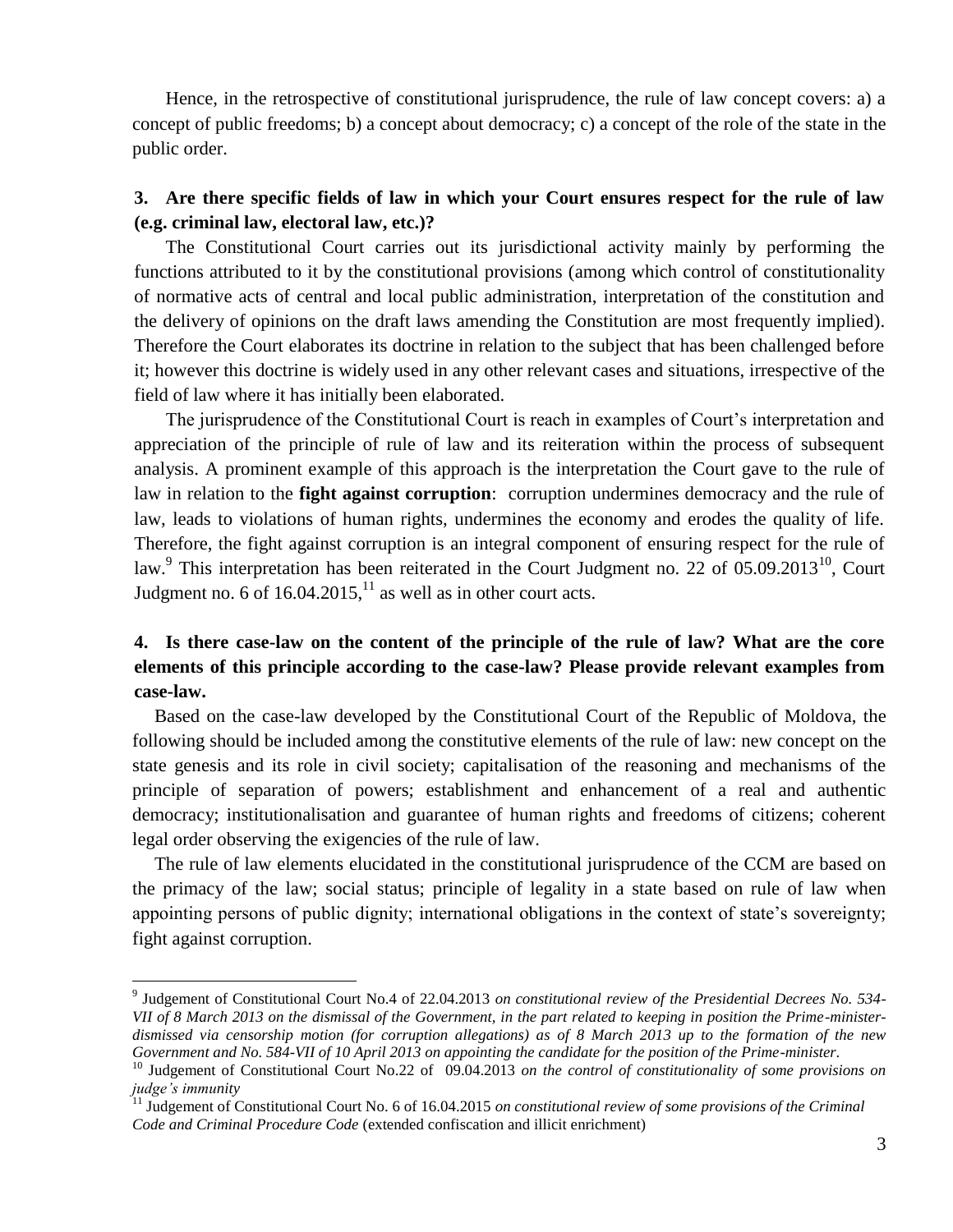In its case-law the Court stated that the rule of law is most prominent in light of the principle of legality and primacy of the law; this imposes the obligation to observe the laws, and this obligation refers to the supreme legislative forum of the state, as well.<sup>12</sup>

The Court mentioned that the legality, as main principle of the rule of law, assumes the conformity of the norm or legal act with the superior norms that establish procedural conditions to enact the legal norm. The legal behaviour refers both, to the law-making activity of the Parliament as well as to the establishment of internal norms for organisation and functioning thereof, which are directly linked with the law-making process. The importance of the principle of legality implies the observance of the law; this exigency exists for individuals as well as for public and private authorities. The extent to which the legality refers to the acts of public agents, the exigency is that they have to act within their powers. $^{13}$ 

In a different order of mind the Court underlined importance of the rule of law in fighting corruption and stated that that corruption is a threat to the values of rule of law, democracy and human rights, undermines the principles of sound administration, equity and social justice, distorts the competition, slows down the economic development and endangers the stability of democratic institutions and moral foundation of the society. Hence, it is important to ensure some legal, adequate and efficient means, compatible with the continuous process of modernization and technology, so the criminal phenomenon of the corruption could be controlled and reduced.<sup>14</sup>

### **5. Has the concept of the rule of law changed over time in case-law in your country? If so, please describe these changes referring to examples.**

The rule of law concept has not been subject to modifications during the evolution of the constitutional case-law; however the content of this principle has been supplemented on various occasions. In the most recent period, the values of the rule of law were developed implicitly through the responsibility of persons holding public functions and those who carry out activities in pursue of public interest.<sup>15</sup> Hence, 'trust in governmental institutions' motivates the citizens to involve more in public life. The level of public confidence in the institutions has effects on economic development of the society. Strengthening the trust in the Parliament, President and Government as fundamental institutions of the state that symbolize democracy is in direct connection with effective observance of the rule of law. In accordance with the fundamental principle of the rule of law, the persons in public positions should prove high level of integrity.<sup>16</sup>

<sup>12</sup> Judgement of Constitutional Court No. 22 of 16.07.2015 *on the constitutionality of Parliament Decision No. 140 of 3 July 2015 on appointing the People's Advocate for the rights of the child* 

<sup>&</sup>lt;sup>13</sup> Judgement No.30 of 08.12.2015 *on the constitutionality of Parliament Decision No. 224 of 3 December 2015 on the abrogation of Parliament Decisions on appointing the Directors of the Board of the National Energy Regulatory Agency.*

<sup>&</sup>lt;sup>14</sup> Judgement No.7 of 16.04.2015 *on constitutionality control of some provisions of the Law No. 325 of 23 December 2013 on professional integrity testing.*

<sup>15</sup> Judgement No.7 of 16.04.2015 *on constitutional review of some provisions of Law No. 325 of 23 December 2013 on professional integrity testing.*

<sup>16</sup> Judgement No.7 of 16.04.2015 *on constitutional review of some provisions of Law No. 325 of 23 December 2013 on professional integrity testing.*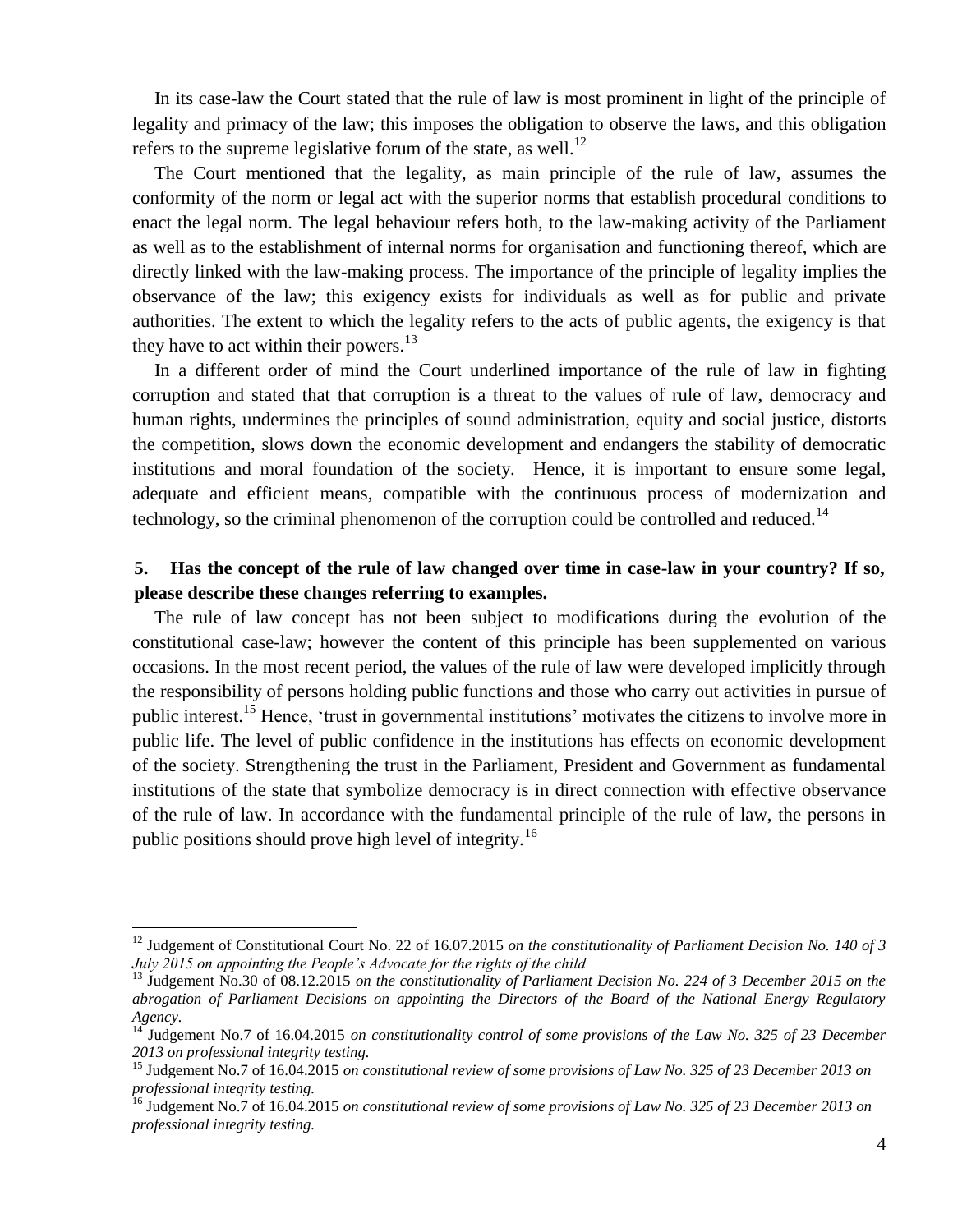## **6. Does international law have an impact on the interpretation of the principle of the rule of law in your country?**

Both aspects of international law, *hard law* as well as *soft law,* have progressively influenced the evolution of concept of rule of law in the constitutional jurisprudence of the Republic of Moldova. The observance of voluntarily undertaken international commitments is a legal tradition and not a constitutional principle, and is an inseparable part of the rule of law. The unanimously recognised norms and principles of international law are executory for the Republic of Moldova to the extent it expressed its consent to be bound by the respective international acts.

For instance, having examined the provisions of the EU-RM Association Agreement, the Court noted that it promotes political association and economic integration between the Republic of Moldova and European Union based on common values, as well as observance and promotion of principles of sovereignty and territorial integrity, inviolability of borders and independency of the Republic of Moldova, democracy, observance of human rights and freedoms. The Court considered necessary to mention that the orientation of the Republic of Moldova towards European area of democratic values is inseparable from other international commitments that result from the membership status in international organisations.<sup>17</sup>

The Court also noted that the fight against corruption was declared as national objective in a wide range of different international commitments and national documents, as, for example, the Criminal Law Convention on Corruption (concluded in Strasbourg on 27 January 1999 and ratified by the Republic of Moldova on 14 January 2004 by Law No. 428 of 30 October 2003). The Court encouraged and welcomed all the efforts undertaken by competent authorities in fighting this phenomenon, and at the same time, considered important to note that these efforts should not undermine the constitutional order, endanger the stability of democratic institutions and violate human rights and fundamental freedoms.

Moreover, the Court has decided that the application of Council of Europe Convention on Laundering, Search, Seizure and Confiscation of the Proceeds from Crime of 8 November 1990 and of Council of Europe Convention on Laundering, Search, Seizure and Confiscation of the Proceeds from Crime and on the Financing of Terrorism of 16 May 2005 is limited only to actions that result from crime, and consequently, fall under the incidence of criminal procedure norms. Legislative and other measures, mandatory for the states - parties to these conventions, are "considered necessary to permit the confiscation of instruments and proceeds from crime or goods, which value correspond to these proceeds". The objectives of the conventions represent mutual cooperation and data exchange between parties, promotion of a common criminal policy, counteracting the criminality and annihilation of financial flows resulting from crimes, protection of the society from such types of crimes. The measures developed by the states based on the conventions should allow people affected by such measures to exercise effective remedies to protect their rights.<sup>18</sup>

<sup>&</sup>lt;sup>17</sup>Judgement of Constitutional Court No. 24 of 09.10.2014 *on the constitutionality of the Association Agreement between the Republic of Moldova, on the one hand, and the European Union and the European Atomic Energy Community and its Member States, on the other hand and of the Law No.112 of 2 July 2014 on its ratification* (the EU- RM Association Agreement).

<sup>18</sup>Judgement of Constitutional Court No. 27 of 25.11.2010 *on constitutionality control of some provisions of the Law No.1104-XV of 06.06.2002 'On the Centre for Fighting Economic Crimes and Corruption' and of the Law No.190-XVI of 26.07.2007 'On prevention and fighting money laundering and financing of terrorism'.*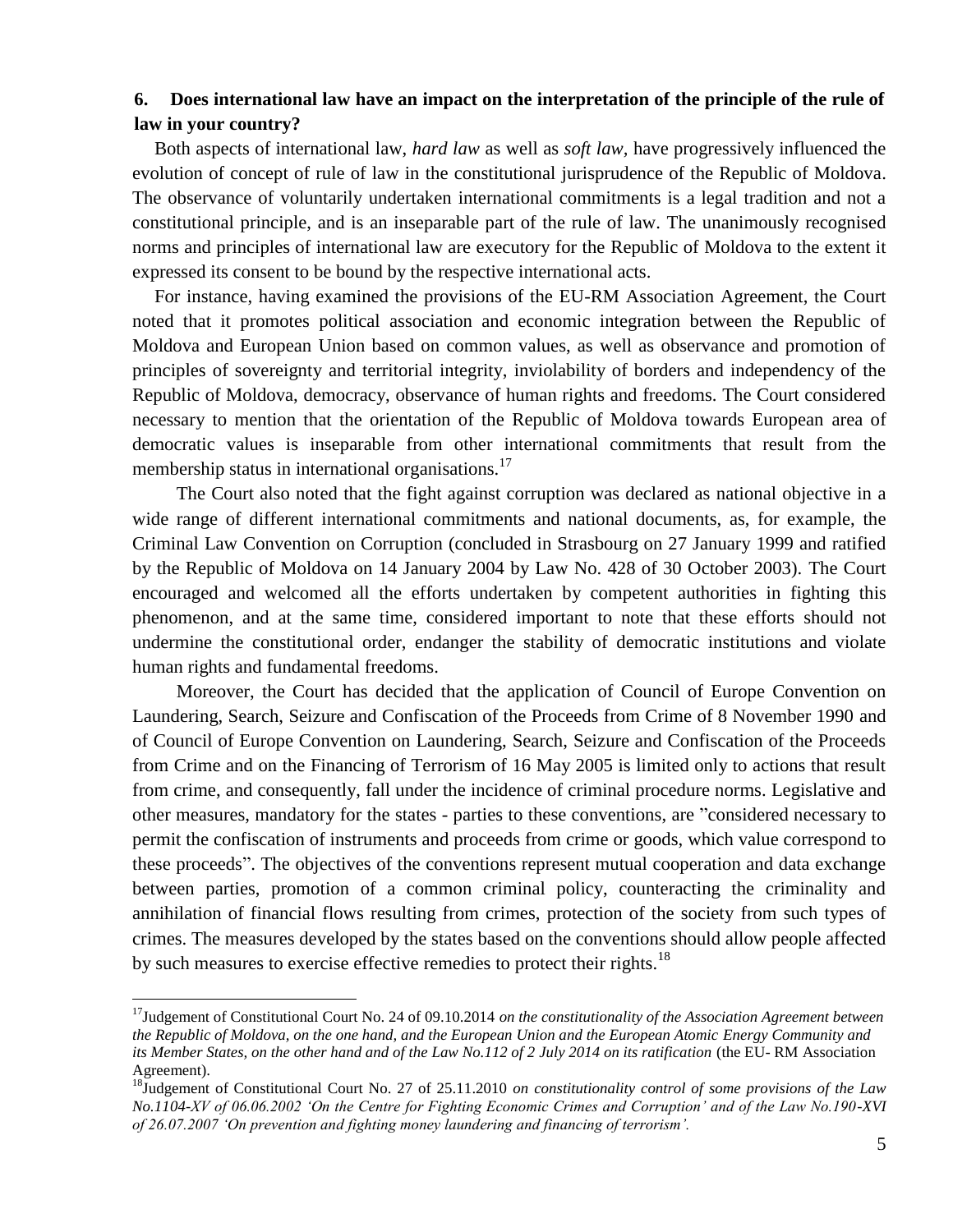In a different order of mind, but in the same context of internationally recognised values the Court decided that following the international and European standards that request institution of appropriate mechanisms to ensure the protection of the rights of children by appointing qualified professionals, the subject of professional skills, education, supervision and responsibility of specialists imply adequate and permanent professional training in the field of the rights of the children.

The mechanism for the protection of the rights of the child by appointing a People's Advocate that is professional in the field should have a strictly formal character for the sake of a response to international requirements, and should imply efficiency so as to meet the requirements and needs for the protection of child's rights. Consequently, the appointment of a person who does not meet the legal requirements for the position of the People's Advocate undermines the principles of democracy and rule of law. The promotion of a person who does not meet necessary requirements of experience and notoriety in this important position to ensure the observance of human rights may compromise the principle of legality, equality, impartiality and democracy, which lays the basis of the activity of the People's Advocate. This situation may lead to the inefficiency of the institution of the People's Advocate.<sup>19</sup>

### **II. New challenges to the rule of law**

 $\overline{a}$ 

### **7. Are there major threats to the rule of law at the national level or have there been such threats in your country (e.g. economic crises)?**

The principle establishing the observance of the supremacy of the Constitution is a characteristic of the rule of law. The material superiority of the Constitution results from the fact that it is the one that establishes and organises the competences, therefore any act against the Constitution is an illegal act. The extent to which the principle of the supremacy of the Constitution is applied and observed in a state determines also the quality of the rule of law in that state.

Given the appreciation of the rule of law as a combination of the most important values and principles that lay the basis of a harmonious development of the state in a democratic manner, any influence that further may negatively influence any principle or element of the state's development is a threat to the rule of law. Such threats do arise in the Republic of Moldova every time the legislature adopts norms that contradict the Constitution. The Constitutional Court is called to settle the differences that undermine the values of the rule of law.

This function is carried out more carefully within the review of constitutionality of laws and other normative acts adopted by the Legislative and the Executive, due to the fact that governance by law is the only way to achieve the principle of the rule of law. In this sense, any normative act should comply with constitutional principles and norms, as well as with legislative exigencies meant to ensure clarity, predictability and accessibility of the act. The law has to regulate unitarily, to ensure a legal and logical link between its provisions, and in case of certain legal institutions having a more complex structure, to foresee the elements that differentiate their particularities.

<sup>&</sup>lt;sup>19</sup> Judgement No.22 of 16.07.2015 *on the constitutionality of Parliament Decision No. 140 of 3 July 2015 on appointing the People's Advocate for the rights of the child*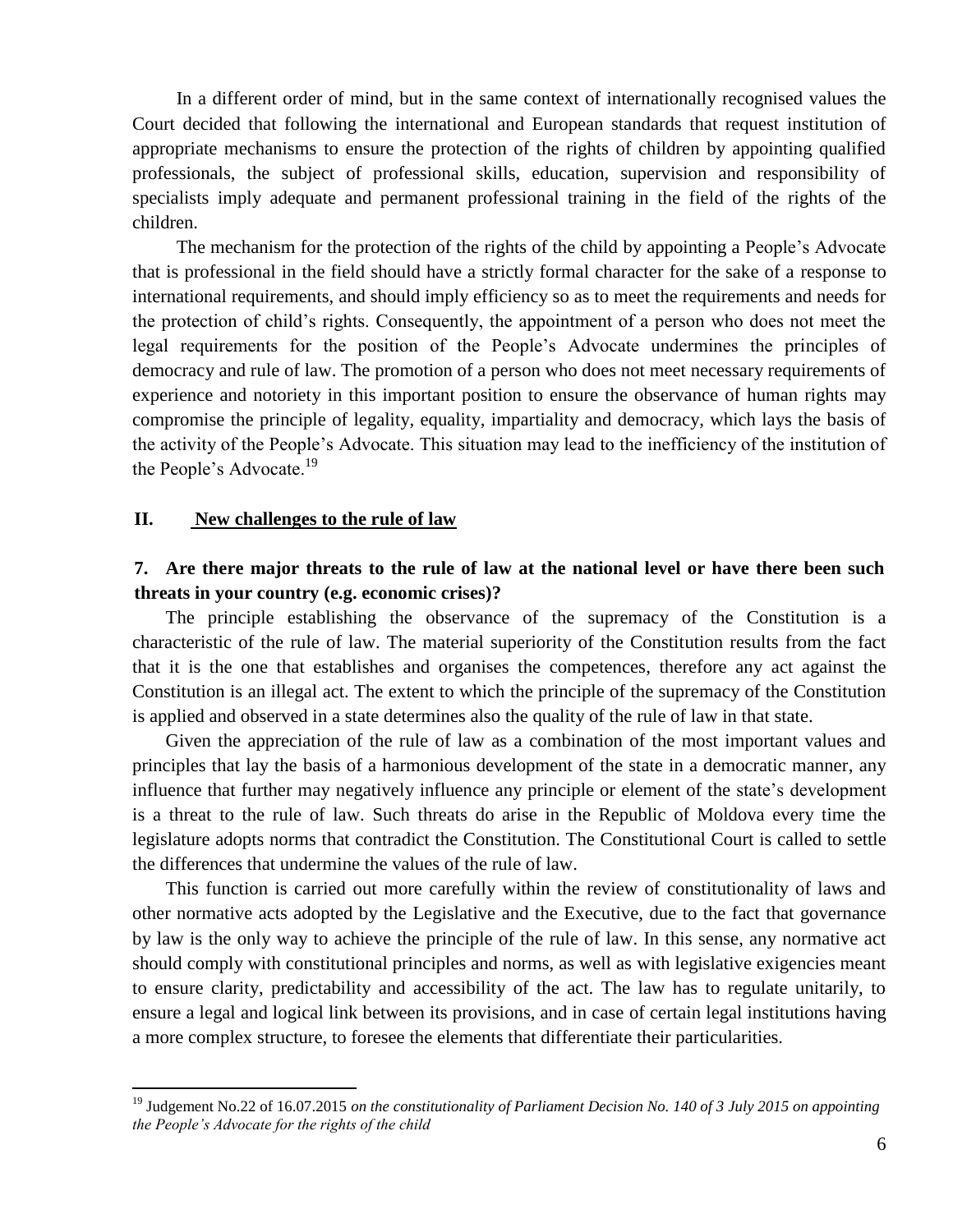The constitutional provisions do not have a declarative character; however these norms are mandatory for the Parliament which is obliged to legalize the creation of corresponding mechanisms to implement the constitutional principles and values, without which it is impossible to conceive the existence of the rule of law provided in the preamble, as well as in art. 1 para. (3) of the Constitution of the Republic of Moldova.

On the other side, given that, when ensuring the stability of political system and democratic institutions the rule of law is an essential condition, the purpose of the infra-constitutional provisions cannot be other than to guarantee the practical application of the principles enshrined in the supreme law.

### **8. Have international events and developments had a repercussion on the interpretation of the rule of law in your country (e.g. migration, terrorism)?**

The Constitutional Court of Moldova starting from the very moment of its creation has developed a comprehensive doctrine on the constitutional principle of the rule of law. Although at the beginning this doctrine covered more general aspects in which the Court was asked to deliver a solution, over the years this interpretative doctrine narrowed and now it addresses a wide range of domains. This evolution to a great extent is due to the valuable and comprehensive input by the international organisations on the development of the constitutional law and constitutional practice throughout the world.

In particular, the Court has accepted and subsequently reiterated the conclusions stated by the Venice Commission in its Report on the Rule of law (CDL-AD (2011) 003 rev, Strasbourg, 4 April 2011) that developing the essence of the rule of law means ensuring legality, legal certainty, prohibition of arbitrariness, access to justice before independent and impartial courts, including judicial review of administrative acts, respect for human rights, non-discrimination and equality before the law. 20

# **9. Has your Court dealt with the collisions between national and international legal norms? Have there been cases of different interpretation of a certain right or freedom by your Court compared to regional / international courts (e.g. the African, Inter-American or European Courts) or international bodies (notably, the UN Human Rights Committee)? Are there related difficulties in implementing decisions of such courts / bodies? What is the essence of these difficulties? Please provide examples.**

If analysing national constitutional provisions from the point of view of their relation with international law there may be observed the special importance of international legal instruments, including European legal framework, for the regulation of domestic legal relations.

Notably, according to the provisions of Article 4 para.(1) of the Constitution of the Republic of Moldova, the constitutional provisions of human rights and freedoms are interpreted and applied in

<sup>20</sup> The provisions of the *Venice Commission Report on the Rule of Law (CDL-AD (2011) 003 rev of 4 April* were cited in the Judgment of the Constitutional no. 20 of 04.06.*2014 on the control of constitutionality of certain provisions of the Rules of the Parliament, adopted by the Law no. 797-XIII on 2 April 1996*, Judgement of the Constitutional Court No. 22 of 16.07.2015 *on constitutional review of the Parliament's Decision no. 140 of 3 July 2015 on the appointment of the People's Advocate for the rights of the child.*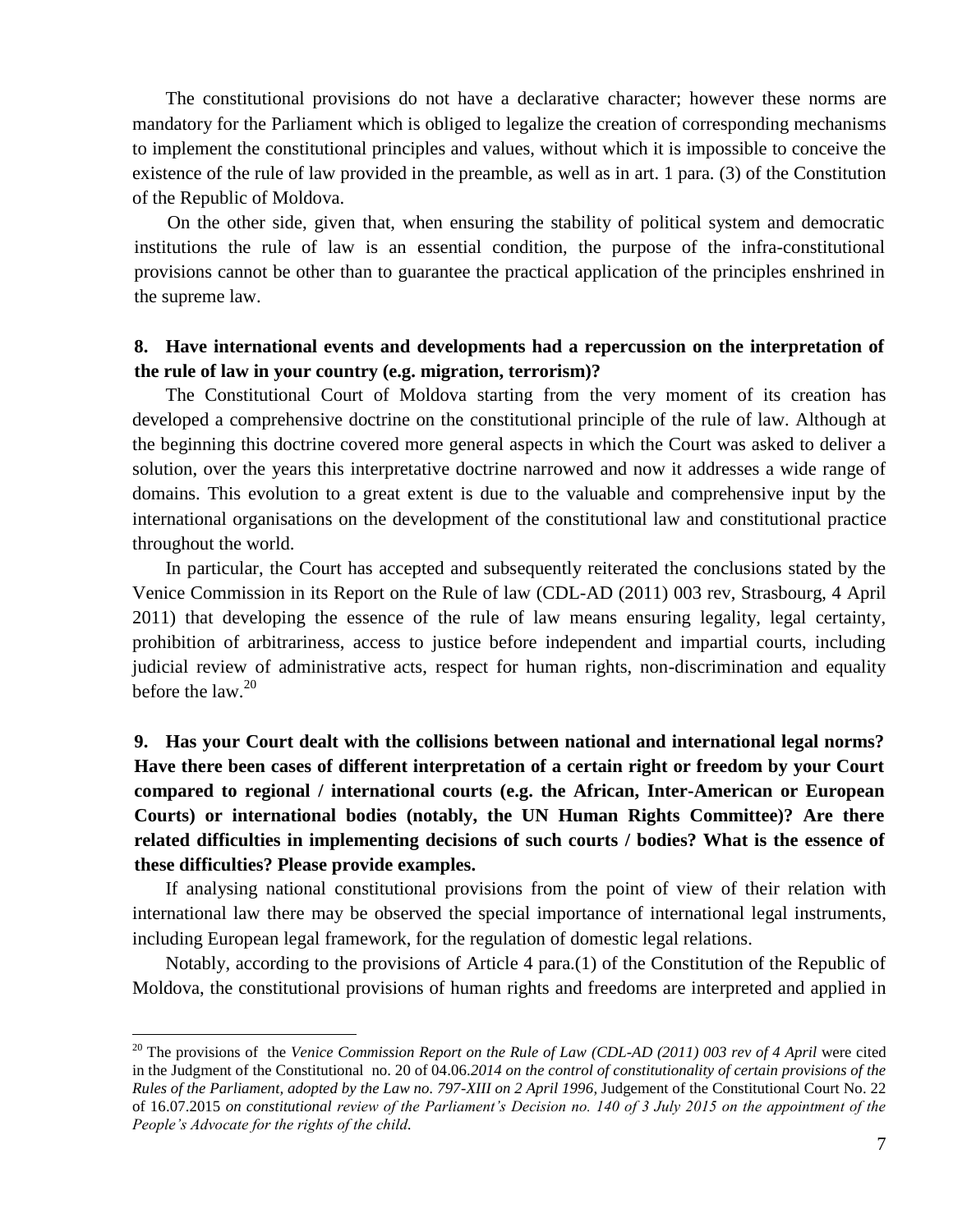conformity with the Universal Declaration of Human Rights and conventions to which the Republic of Moldova is a party. This provision has legal consequences, assuming first of all that lawenforcement agencies, including the Constitutional Court and the courts, within their competences, have the right to apply in the examination process some specific norms of the international law in the cases foreseen by the legislation.

Article 4 para. (2) of the Constitution refers to the correlation between the norms of international law and domestic provisions on fundamental human rights, providing priority, in case of disagreement, to the international provisions. This constitutional norm expresses the attachment to the international regulations, and at the same time, tests the receptivity towards their possible and predictable dynamics.

Thus the constitutional norms empower the international conventional provisions *in the field of human rights* with a separate status, being placed in the hierarchy of normative acts at a level similar to the Supreme Law and having primacy over domestic provisions, in case of divergence.

Also, in the spirit of constitutional text, the Constitutional Court possesses the necessary instruments to enrich the set of guarantees and means to protect human rights and fundamental freedoms through its acts delivered following the examination of constitutional disputes, consequently, the national constitutional case-law is 'an efficient and dynamic agent' of the assimilation and implementation of international law provisions.

It should be noted that the case-law of the European Court of Human Rights and provisions of the European Convention are of particular relevance for the Constitutional Court and direct the solutions adopted by the latter; moreover, in certain circumstances they have an essential role and direct the examination of constitutional litigation. This is valid in particular when the constitutional litigation refers in essence to the issue of guaranteeing or observing a constitutional right enshrined both in the Constitution of the Republic of Moldova and in the European Convention.

The case-law of the Constitutional Court in its greater part is formed of judgements that resolved complaints related to the violation of human rights, inter alia *right to property, principles of equality and non-discrimination, right to defence, free access to justice, fair trial in a reasonable period, freedom of assembly and meeting.*

Subsequently, in its judgements, the Constitutional Court has delivered its opinion on the extents of fundamental freedoms and human rights where it grounded its reasoning both on the national constitutional norms as well as on the provisions of the European Convention and the caselaw of the Strasbourg Court. At the same time, it is necessary to mention that the reference to the case-law of the European Court, which stipulates a minimum level of protection, contributes to a higher level of protection of human rights and fundamental freedoms by the Constitutional Court through the judgements delivered.

For instance, the Constitutional Court concluded that the international case-law [...] is mandatory for the Republic of Moldova, as a state that adhered to the European Convention or the obligation to comply with the provisions of the European Convention results from article 46 §1 of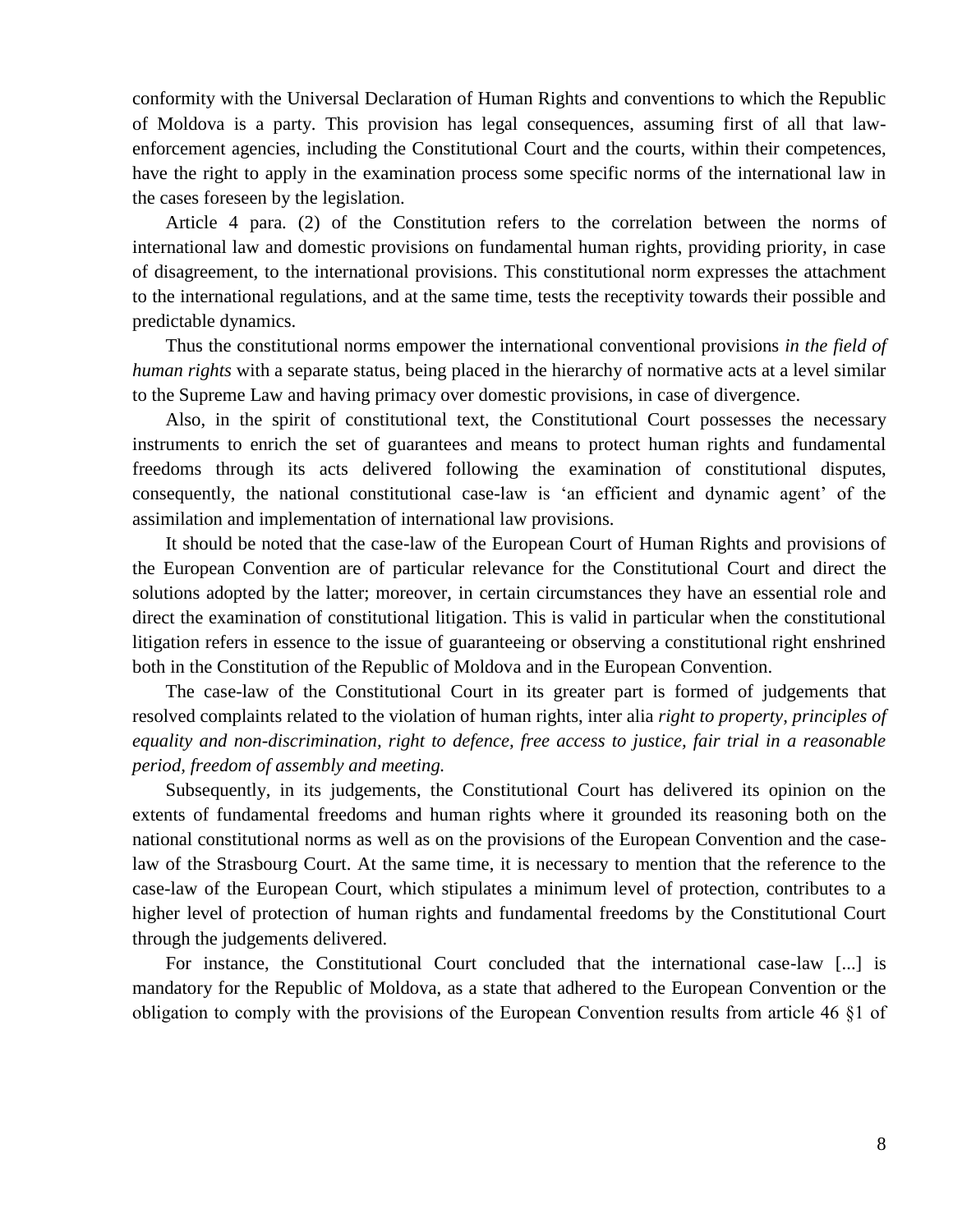the Convention, according to which: 'The High Contracting Parties undertake to abide by the final judgment of the Court in any case to which they are parties.<sup> $21$ </sup>

Practical application of these principles is materialised by the competence provided to the Constitutional Court by art. 72 of the Constitutional Jurisdiction Code No. 502 of 16 June 1995, to review its previous decisions when, inter alia, new circumstances have arisen, unknown until now, if these circumstances have the power to change essentially the judgement. Such review of the judgement is carried out by observing the procedure of constitutional jurisdiction.

For instance, the Judgement of the Constitutional Court No. 31 of 11.12.2014 on review of Judgement of the Constitutional Court No. 9 of 26 May 2009 on constitutionality review of some provisions of Law No.273-XVI of 7 December 2007 on amending and supplementing some legislative acts and of Law No.76-XVI of 10 April 2008 on amending and supplementing the Electoral Code No.1381-XIII of 21 November 1997 (interdiction to hold public positions by people with multiple citizenships). Grounds for revision of the Judgement of the Constitutional Court No. 9 of 26 May 2009 was the decision of the European Court of Human Rights in the case *Tanase vs. Moldova*.

In this case, on 18 November 2008, the European Court of Human Rights established the violation of conventional provisions by the authorities of the Republic of Moldova, by adopting the Law No. 273-XVI of 7 December 2007, and namely, violation of the right of the petitioner to be elected in the Parliament, a right guaranteed by Article 3 of the Protocol No. 1 to the Convention. The provisions of the law imposed restrictions in holding certain public positions for persons with additional citizenship besides that of the Republic of Moldova.

The Government of the Republic of Moldova requested the re-examination of the case by the Great Chamber invoking the fact that the purpose of interference was legal and democratic. During legal proceedings before the Great Chamber, the Constitutional Court of the Republic of Moldova delivered on 26 May 2009 the Judgement No. 9 of 26 May 2009 declaring constitutional the Law No. 273 of 7 December 2007 and Law No.76-XVI of 10 April 2008 on amending and supplementing the Electoral Code No.1381-XIII of 21 November 1997, considering that it had the legal purpose of protecting national security and consolidate the statehood of the Republic of Moldova.

The Great Chamber of the European Court maintained by its decision of 10 March 2010, the solution given by the Chamber and considered that the petitioner was directly affected by the provisions of the domestic law, because if elected he had to choose between becoming a member of Parliament or keep the second citizenship. In the light of described facts and based on specific historical and political context of the Republic of Moldova, the European Court has established that the Law that prohibited the members of Parliament with many citizenship to hold the position of a Deputy in the Parliament was disproportionate and violated article 3 of the Protocol No. 1 to the Convention.

Thus, given the conclusions of the European Court in the case *Tanase vs. Moldova*, based on art. 4 of the Constitution and art. 72 of the Constitutional Jurisdiction Code, the Court considered

<sup>21</sup> Judgement of the Constitutional Court no. 10 of 16 April 2010 *on the review of the Judgment of the Constitutional Court no.16 of 28.05.1998 on the interpretation of Art. 20 of the Constitution in the wording of Judgment no.39 of 09.07.2001*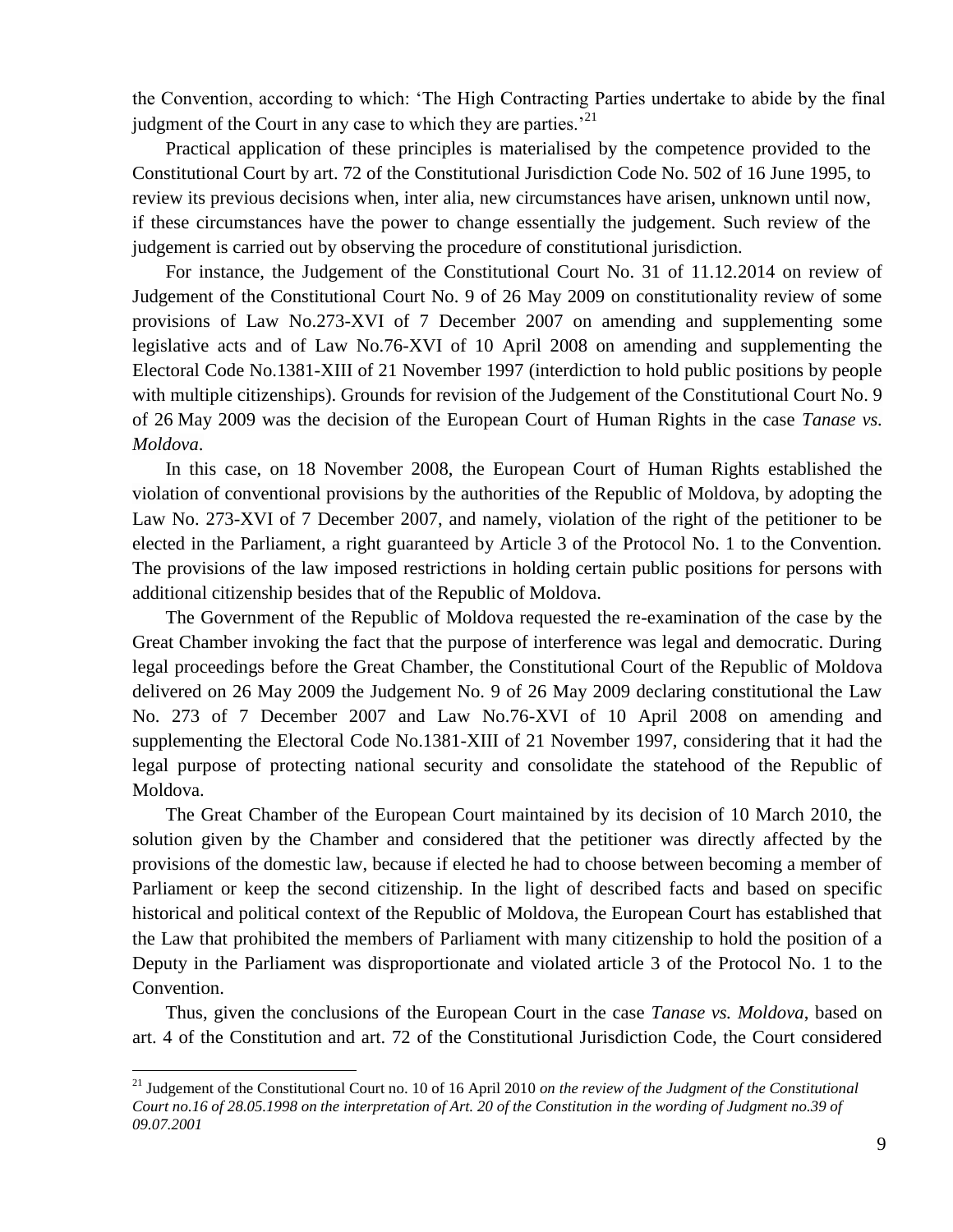necessary to revise its own case-law and namely, the Judgement of the Constitutional Court No. 9 of 26 May 2009 and declared unconstitutional the legal provisions that prohibited persons in public positions to hold multiple citizenship.

### **III. The law and the state**

## **10. What is the impact of the case-law of your Court on guaranteeing that state powers act within the constitutional limits of their authority?**

Based on the principle of the rule of law, the state is not just an instrument to promote and organise collective security, but it is also a guarantor of fundamental human rights, so that the objective is focused on the protection of individual before the state power, on avoiding the abuse of power on behalf of state authorities. The essential element of the constitutional jurisprudence regarding the power is the concept of power based on the idea to limit the state power by law. As a result, in order not to be arbitrary and discretional, the measure taken by a state authority has to be in accordance with the law, and adequate for the suggested legitimate purpose.

For instance, in its case-law, the Court stated that the principle of the rule of law being enshrined in the Preamble of the Constitution refers to the Constitution in its integrity. This principle fundaments the existence of an adequate protection against the arbitrary on behalf of public power.<sup>22</sup>

Moreover, the Court to a great extent relied on the principle of the rule of law while examining the following issues:

#### *Transparency of Parliament activity*

 $\overline{a}$ 

The parliamentarian autonomy cannot be exercised discretionally, abusive, or in violation of the constitutional duties of the Parliament or of the imperative norms on the Parliamentary procedure*.*

Hence, the citizens have the right to follow closely the activity of the Members of the Parliament they have elected, ensuring they observe strict principles of behaviour and maintain balanced relations with the representatives of groups of interests. The citizens are also entitled to have the highest expectations regarding the behaviour standards and efficiency of the Members of the Parliament. Last but not least, the citizens are entitled to access documents of the Parliament within the limits provided by the law. In fact, all transparency instruments have the objective to allow the citizens to supervise the activities and the legislative activity of the Parliament*.*

In this context, the constitutional principle of transparency of parliamentary activity implies the right to information of every citizen about the activity of all Members of Parliament. Hence, it is necessary to prove transparency in the Parliament activity, including the votes expressed by every Member of Parliament in part. $^{23}$ 

<sup>&</sup>lt;sup>22</sup>Judgement of Constitutional Court No.4 of 22.04.2013 *on the constitutionality of the President Decree No.* 534-VII of *8 March 2013 on the dismissal of the Government, in the part related to keeping in position the Prime-ministerdismissed via censorship motion (for corruption allegations) as of 8 March 2013 up to the formation of the new Government and No. 584-VII of 10 April 2013 on appointing the candidate for the position of the Prime-minister*. <sup>23</sup> Judgement of Constitutional Court No.27 of 17 November 2015 *on constitutionality control of the Parliament* 

*Decision No. 172 of 15 October 2015 on removing the parliamentary immunity of the Deputy Vladimir Filat*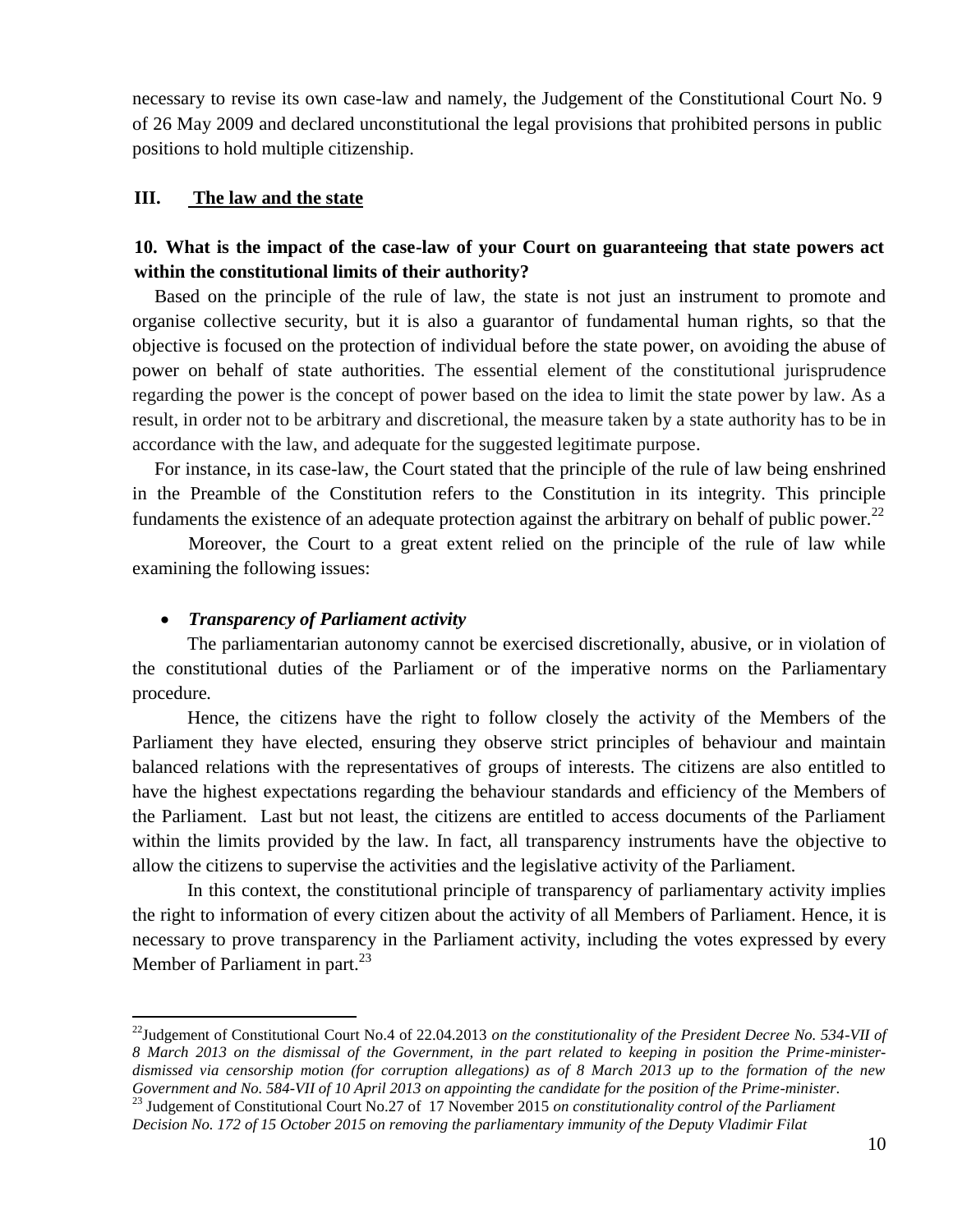### *Setting limits for Parliament functionality*

The constitutional court, by interpreting the constitutional norms, *gave its opinion on the elements of parliamentary mandate and established some functioning limits of the Parliament.*

In the logic of free representation, the Constitutional Court underlined that the Parliament mandate is irrevocable: the electoral cannot stop it prematurely and white dismissal is forbidden.

These characteristics confer the deputy with a special protection regime against the pressures of the voter and the party that supported the MP in the Parliament. Once elected, the deputy becomes the representative of the entire nation, and the content of his/her mandate is determined by the interests of the represented people and not only of the voters. The deputy is free to adopt attitudes that according to his/her conscience serve the public best interests. The mandate irrevocability is a mean to protect the freedom and independence of the deputy.

At the same time, as for the parliamentary immunity, the Constitutional Court established that the exigencies of law primacy impose on the parliamentary immunity not to be able to function unless through reporting to legitimacy of related goals and namely, to maintain the integrity of the Parliament and protection of opposition. Taking into account its rationale to be a useless extension and without critical spirit of the parliamentary immunity to matters that have nothing to do with the respective public function only affects the public trust in the parliamentary democracy system.

Hence, in its case-law, the Court noted that in the case of conviction for crimes committed with intention and/or sentencing to prison (freedom deprivation) by definitive and irrevocable court decision, irrespective of the fact if it took place before or after mandate validation, the Member of Parliament is in an ineligibility situation being incompatible with the position of a Member of the Parliament, his/her mandate legally ceasing.<sup>24</sup>

#### *Legal regime of incompatibility of the MP position*

 $\overline{a}$ 

The Court stated that the mandate of the parliamentarian needs an enhanced concentration of efforts, which makes this position incompatible with any other state or private position. The Court mentioned that the constitutional principle of separation of powers in the state, as well as ensuring independence in exercising the mandate of parliamentarian have imposed the need to regulate the incompatibilities as a legal instrument to protect the parliamentarian's mandate. The Court reminded that the institution of incompatibilities represents a guarantee of objectivity and credibility that has to characterise a public function in a democratic society in a rule of law*.*

The Court observed that the person who was elected in the position of MP and is in a situation of incompatibility until the expiry of the term stipulated by law for ceasing the situation of incompatibility will opt either for deputy mandate or the function that generates the incompatibility thus being obliged to leave one of these positions*.* 

The Court noted that the incompatibility is one of the reasons that may lead to the termination of the MP mandate either by resignation of the parliamentarian or by law *and* if the incompatibility continues to exist at the expiry of the deadline stipulated in the law, in case of

<sup>24</sup>Judgement of Constitutional Court No.2 of 20.01.2015 *on the interpretation of articles 1, 69 and 70 of the Constitution*  (immunity and ceasing the mandate of deputy).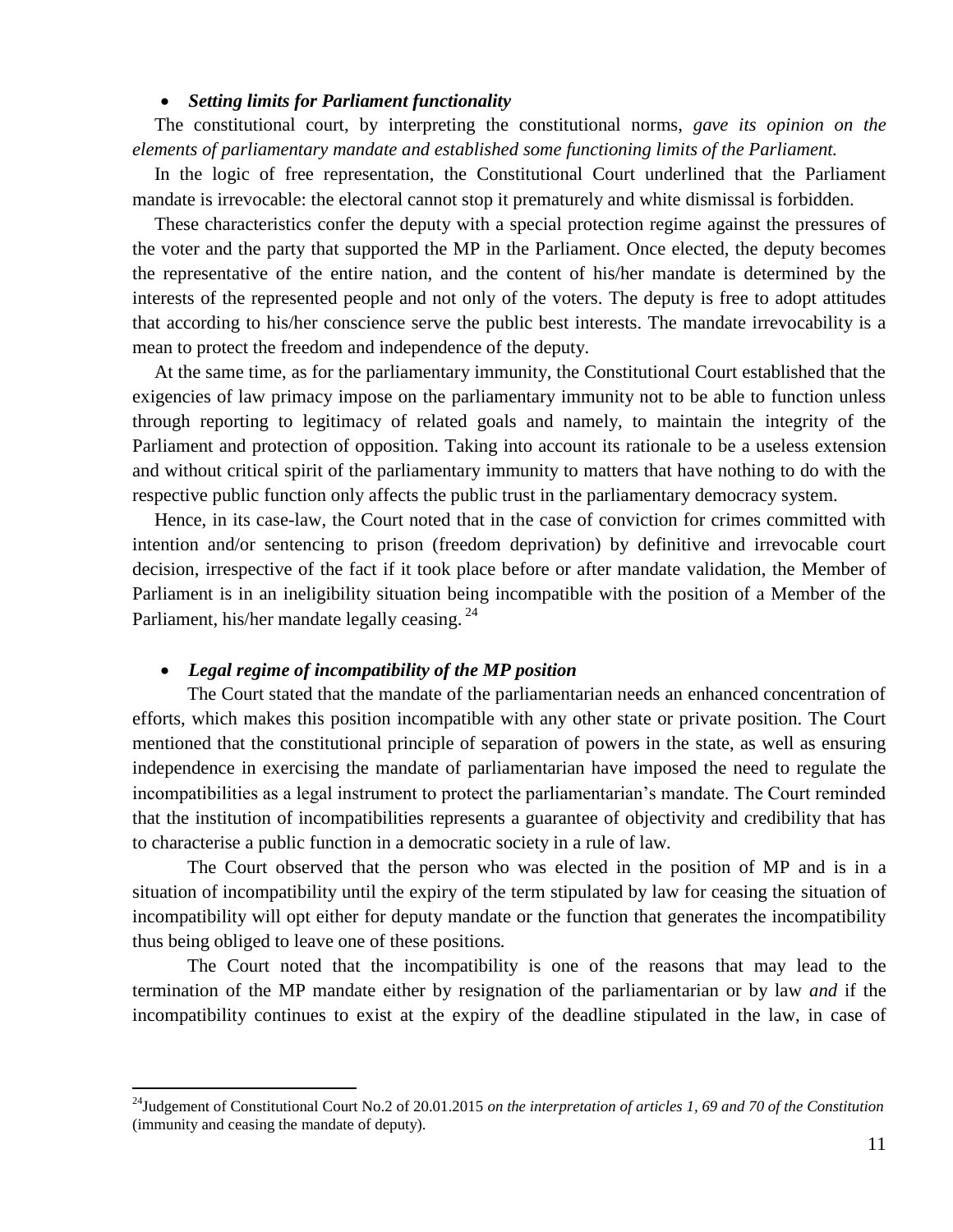inaction of the MP in a situation of incompatibility, the MP is considered dismissed by law from the position of MP.<sup>25</sup>

### *Keeping the Prime-minister dismissed for corruption in the position*

The Constitutional Court had a very important role in diagnosing the aspect of democratic legitimacy in exercising executive power. In this sense, the Constitutional Court intervened by verifying the constitutionality of keeping the Prime-minister dismissed for corruption based on a motion of no confidence, a fact that influenced the rationale on the constitutionality of assigning a candidate for the position of the Prime minister.

In this case the Court mentioned, as a principle, that the rule of law is not a declarative fiction. The functioning of the rule of law should be done through practical actions. To observe the principle of constitutionality of the rule of law and by taking into account the general interest of the citizens, it is imperative to take necessary measures to ensure rapid application of suspension or dismissal of ministers and other dignitaries of high level whose integrity is reasonably questioned.

The Court considered that keeping a Prime-minister dismissed for reprehensible acts is a defiance of the principle of rule of law and of principles regarding the integrity, and endangers the stability of democratic institutions. In the opinion of the Court, it is inadmissible for a decision of the Parliament that expressed the vote of no confidence for the Government governed by its Primeminister for corruption to be disregarded and ignored, at least, as long as not proven otherwise and suspicions are not dismissed. A Prime-minister who tolerated ministers suspected of corruption within the Government, who are under criminal investigation, show a defiance of the principles of rule of law and show a lack of integrity, becoming, hence, incompatible with the position held.

In a veritable democracy, the normality consists in immediate resignation of persons who lost public trust, without going through dismissal.

In conclusion, the Court considered that the Prime-minister of a Government dismissed by a motion of no confidence for corruption suspicions is incompatible with the position and is in definitive impossibility to continue to exercise the mandate.<sup>26</sup>

#### *Mandate of a resigning Government*

 $\overline{a}$ 

As for the mandate of a resigning Government, the Constitutional Court of the Republic of Moldova established that according to constitutional provisions, the Government as exponent of executive power is the joint development of the legislator as supreme representative authority. Hence, with only the mandate granted by the Parliament, the Government may exercise the executive power duties which in the last instance are limited to the execution of laws adopted by the same Parliament.

<sup>&</sup>lt;sup>25</sup> Judgement No.21 of 24.06.2015 on the interpretation of articles 69 para. (2), 70 para (1), 99 and 100 of the Constitution of the Republic of Moldova

<sup>26</sup> Judgement of Constitutional Court No.4 of 22.04.2013 *on the constitutionality of the President Decree No. 534-VII of 8 March 2013 on the dismissal of the Government, in the part related to keeping in position the Prime-ministerdismissed via censorship motion (for corruption allegations) as of 8 March 2013 up to the formation of the new Government and No. 584-VII of 10 April 2013 on appointing the candidate for the position of the Prime-minister*.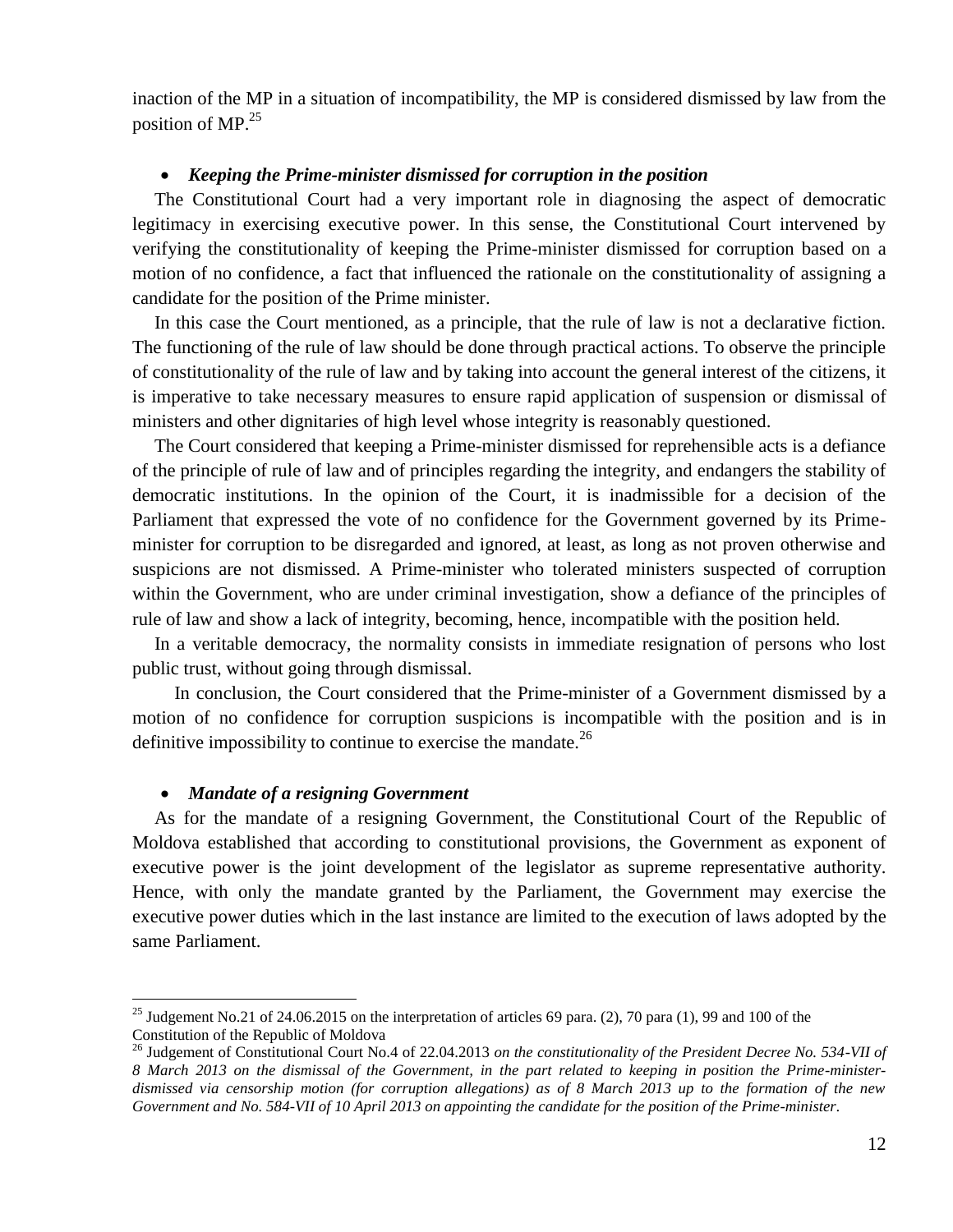In this context, a resigning Government continues to administrate public affairs while waiting for the new Government, which has to be plenipotentiary. This means that the resigning Government exercises only a limited part of the power: it 'manages/administrates' and does not 'govern'. The administration of public affairs refers to daily, current decisions of the Government which are necessary for uninterrupted functioning of public service. This activity is limited to the fact that while waiting for the finalization of negotiations on the new Government, a total lack of executive power is avoided, which is operative and vital for the needs of the society.

The Government that administrates public affairs cannot assume important political initiatives *a fortiori* with regard to some matters that caused difficulties before its resignation or that had determined in the end this resignation. The decisions that would further employ the political line of the future government are especially excluded.

Granting excessive duties to the resigning Government is an obvious danger for the democracy.<sup>27</sup>

#### *Interaction of legislature with the judicial power*

The Court states in its case-law that although the Constitution stipulates cooperation between the three powers, it does not imply the subordination of the judiciary to the legislature or assigning competences to deliver justice by the later. Or, the presence of legislative power in the legal spectrum is necessarily manifested by laws that stipulates the organisation and functioning of legal system, on one hand, and the adoption of legislative acts that have to be applied to restore and maintain the rule of law, on the other hand.<sup>28</sup>

## **11. Do the decisions of your Court have binding force on other courts? Do other / ordinary courts follow / respect the case-law of your Court in all cases? Are there conflicts between your Court and other (supreme) courts?**

The decisions delivered by the instance of constitutional jurisdiction, by which it has ensured the supremacy of the Constitution are final, incontestable for anyone and binding.

The judgment of the Constitutional Court is a generally binding legal finding, based on the elucidation of the essence of the constitutional problem, following an official interpretation of the relevant rules of the Constitution and after an explanation of the essence of their content, as referred to the challenged norms.

Given this effect of the Constitutional Court judgments and actions taken in order to make the constitutional justice more efficient, it is obvious that by highlighting the content of constitutional norms and development of rules derived from their interpretation, the acts of the Constitutional Court are guiding the evolution of the whole legal system, as well as the interpretation and enforcement of the law. It is solely this position that really ensures the realization of the principle of supremacy of the Constitution.

The judgments and official acts of the Constitutional Court are binding on all subjects of legal relations. Judgments, by which a constitutional provision is interpreted, have the power of a law and

 $\frac{1}{27}$ 

<sup>28</sup> Judgement No.20 of 04.06.2014 *on constitutionality review of some provisions of the Parliament Regulation adopted by Law No. 797-XIII of 2 April 1996*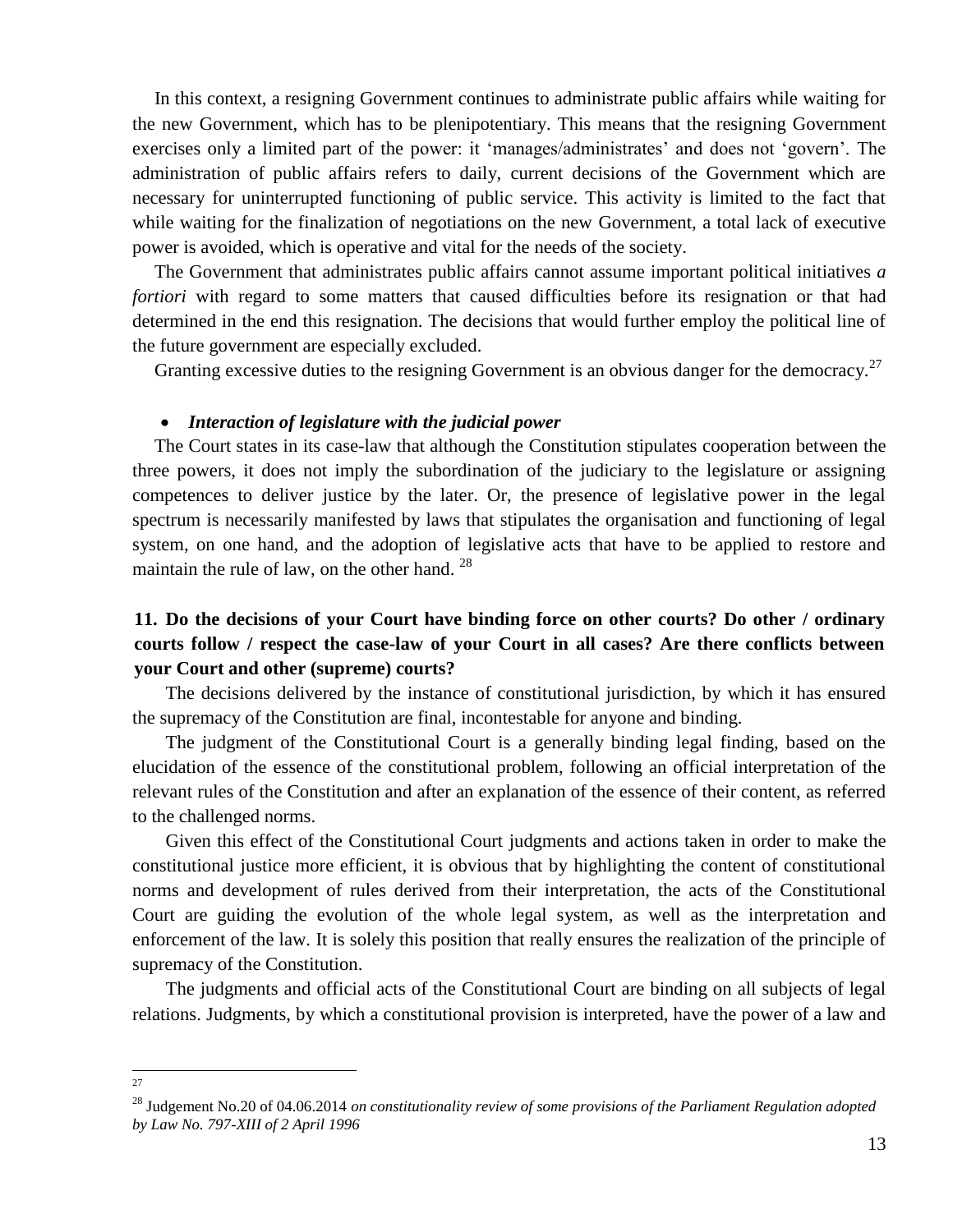are binding, by considerations underpinning it, for all constitutional bodies of the Republic of Moldova. This is applied directly, without any other condition of the form.

The acts delivered by the instance of constitutional jurisdiction are effective within the limits provided by the Constitution and by the law, as related to the competence of the Court, and their legal force cannot be challenged by anyone.

Concerning the public authorities involved in the procedures under analysis, in addition to their obligation to respect the legal norms applicable to these proceedings and the case-law of the Constitutional Court in this regard, they have the obligation to act with a due respect for the principle of constitutional loyalty, which brings into discussion, among others, the relationship between the form and the substance in applying the Constitution.

Respect of the principle of separation of powers involves not only the fact that none of the branches of power can intervene in the powers of other branches, but also that none of these branches will neglect the tasks that are required to be performed in a specific area - particularly when such requirement is stated in the Supreme Law or imposed by a ruling of the Constitutional Court, which, under article 134 of the Constitution, ensures the principle of separation of state powers.

Therefore, respecting the Constitutional Court judgments is a necessary and essential condition for the good functioning of the public authorities of the state and for the assertion of the rule of law. A decision on unconstitutionality is part of the normative legal order, given this effect the unconstitutional provision ceases to exist for the future.

The judgments of the Constitutional Court are equally binding on the ordinary courts in the process of carrying out justice. Moreover, these acts constitute basis for a judicial review of a final and irrevocable court judgment.

It has been accepted that a final and binding judgment enjoys the principle of *res judicata* and thus a dispute that has been settled cannot as a principle be an object of a new trial on the same merits and between the same parties. Moreover, the Constitutional Court of the Republic of Moldova stressed the need to find a certain "median hypothesis" that would bring together both requirements: the principle of *res judicata* on the one hand and the need to deliver a legal and grounded court judgment, on the other hand. Any derogation from the principle of *res judicata* is justified only when it is necessary due to substantial and compelling circumstances. The national legislation thus identifies a certain median hypothesis that would ensure the right to a fair trial and the principle of legal certainty. In this regard, our civil procedure and criminal procedure laws provided for the opportunity to review a judgment if the court "applied a law that was declared by the Constitutional Court as unconstitutional".

Establishing rules on procedural means, which allow the retraction of a final and conclusive judgment rendered by a court in violation of constitutional principles, should not infringe the right to a fair trial and the principle of legal certainty. A judgment, although final and irrevocable, cannot be considered legal, as long as it is based on a normative act contrary to the Fundamental Law.

The principle of legal certainty cannot entail any advancement of the rights and freedoms using unconstitutional norms. The possibility to review a judgment, rendered in violation of the Constitution, is the only way to counter the effects of a law that is contrary to the constitutional principles guaranteeing fundamental rights and freedoms.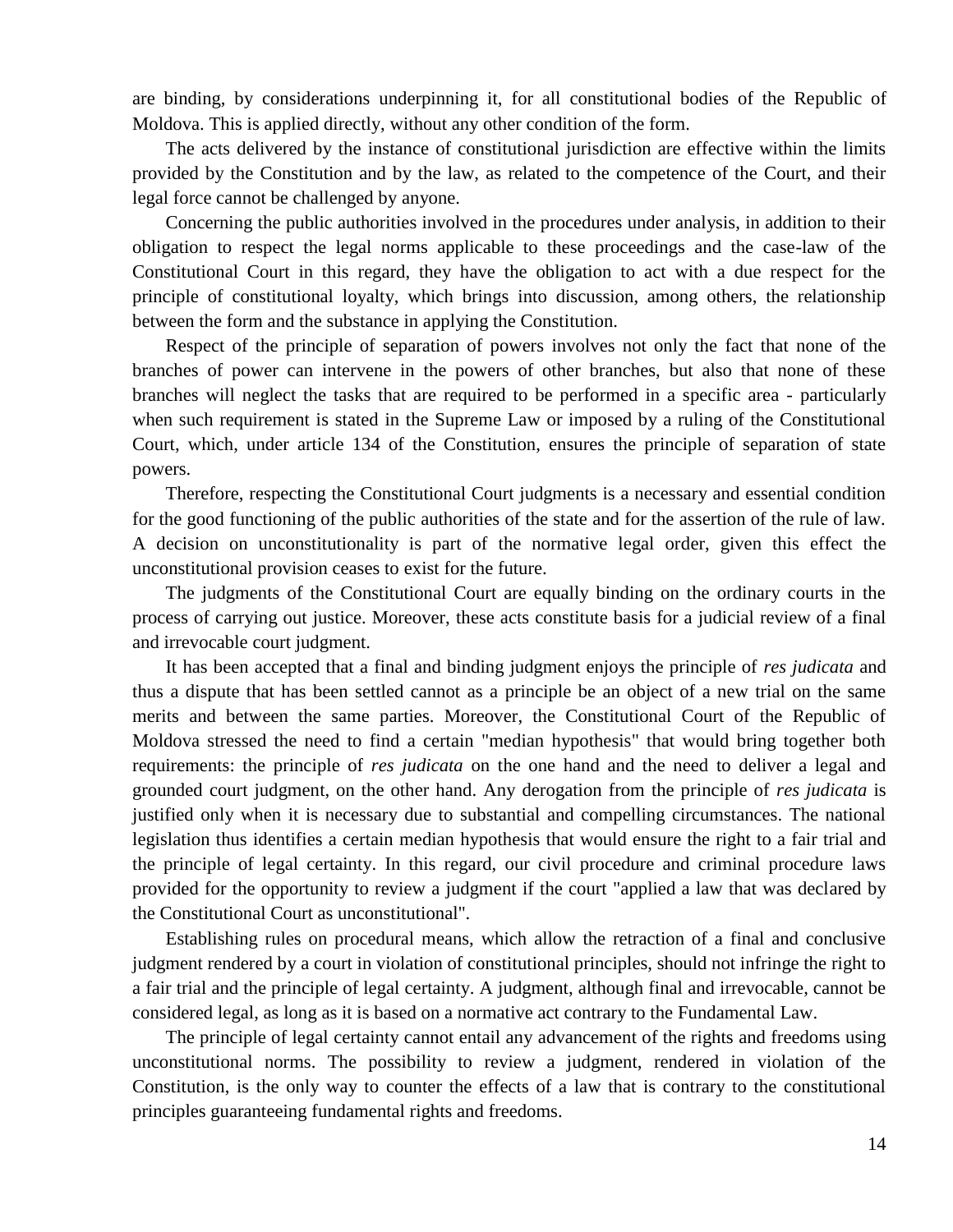Finally, the right to a fair trial implies *eo ipso* the presumption of conformity of the normative acts, interpreted and applied by the court in the process of carrying out justice, with constitutional norms and international law.

Non-retroactivity of the decisions of the instance of constitutional jurisdiction cannot prevail in situations when the court judgments are delivered based on legal the provisions, which are contrary to fundamental rights and freedoms and, consequently, are declared unconstitutional.

# **12. Has your Court developed/contributed to standards for law-making and for the application of law? (e.g. by developing concepts like to independence, impartiality, acting in accordance with the law,** *non bis in idem, nulla poena sine lege,* **etc.).**

Despite the fact that the Constitution of the Republic of Moldova regulates the issues related to legislation and legislative process in a number of articles, however all the norms related to the quality and clarity of laws are further detailed in the subsequent legislation. An important source of law in this respect is the jurisprudence of the Constitutional Court.

In particular, in the process of constitutional review of normative acts under the aspect of their *accessibility and clarity* the Court relies on the provision to art. 23 (2) of the Constitution under which the state shall make accessible all the laws and normative acts adopted by the relevant authorities. In this respect the Court noted that despite the fact that Art. 23 refers explicitly only to the criteria of accessibility and clarity of the laws, following the jurisprudence of the European Court of Human Rights, it is necessary that the legal regulations adopted by public authorities are sufficiently precise, foreseeable and to comply with the principle of specific regulation. The Court noted that the requirements set forth by the provisions of art. 23 (2) of the Constitution, as well as the obligation of the state to secure each person's right to know his/her rights and to make accessible the normative acts include also the principles developed by the European Court and the ECHR caselaw to ensure precision, foreseeability of the law and the principle of specificity.<sup>29</sup>

According to Article 3 para.(2) of the Law no. 780-XV of 27 December 2001 on the legislative acts, the law shall comply with the conditions of legality, accessibility, certainty foreseeability, predictability […]. These requirements represent the criteria which the legislator has imposed and which are mandatory for the adoption of any normative act, that shall be respected in order to ensure systematization, unification and coordination of the legislation, as well as the contents and the legal form that shall be appropriate for each normative act. In this way the proper respect of these requirements contributes to the creation of a legislation that complies with the principle of certainty of legal relations, being sufficiently clear and foreseeable.<sup>30</sup>

The Court indicated that any law shall regulate in a unitary manner, it shall ensure the legal and logical link between its provisions, and in case of certain legal institutions with a more complex structure the law shall provide the elements that distinguish the peculiarities thereof.<sup>31</sup> The Court also stated that the laws which are meant to organise the social life and to provide basis for

<sup>29</sup> Judgment of the Constitutional Court no. 12 of 04.06.2013 *on the control of constitutionality of certain provisions referring to the prohibition of communist symbols and promotion of totalitarian ideologies*

<sup>30</sup> Judgment of the Constitutional Court no. 19 of 18.12.2012 *on the control of constitutionality of certain provisions of article 18 of the Law no. 113 of 17 June 2010 on bailiffs* 

<sup>31</sup> Judgment of the Constitutional Court no. 13 of 15.05.2015 *on the control of constitutionality of the Law no. 261 of 01.11.2013 on the Order of medical Practitioners of the Republic of Moldova*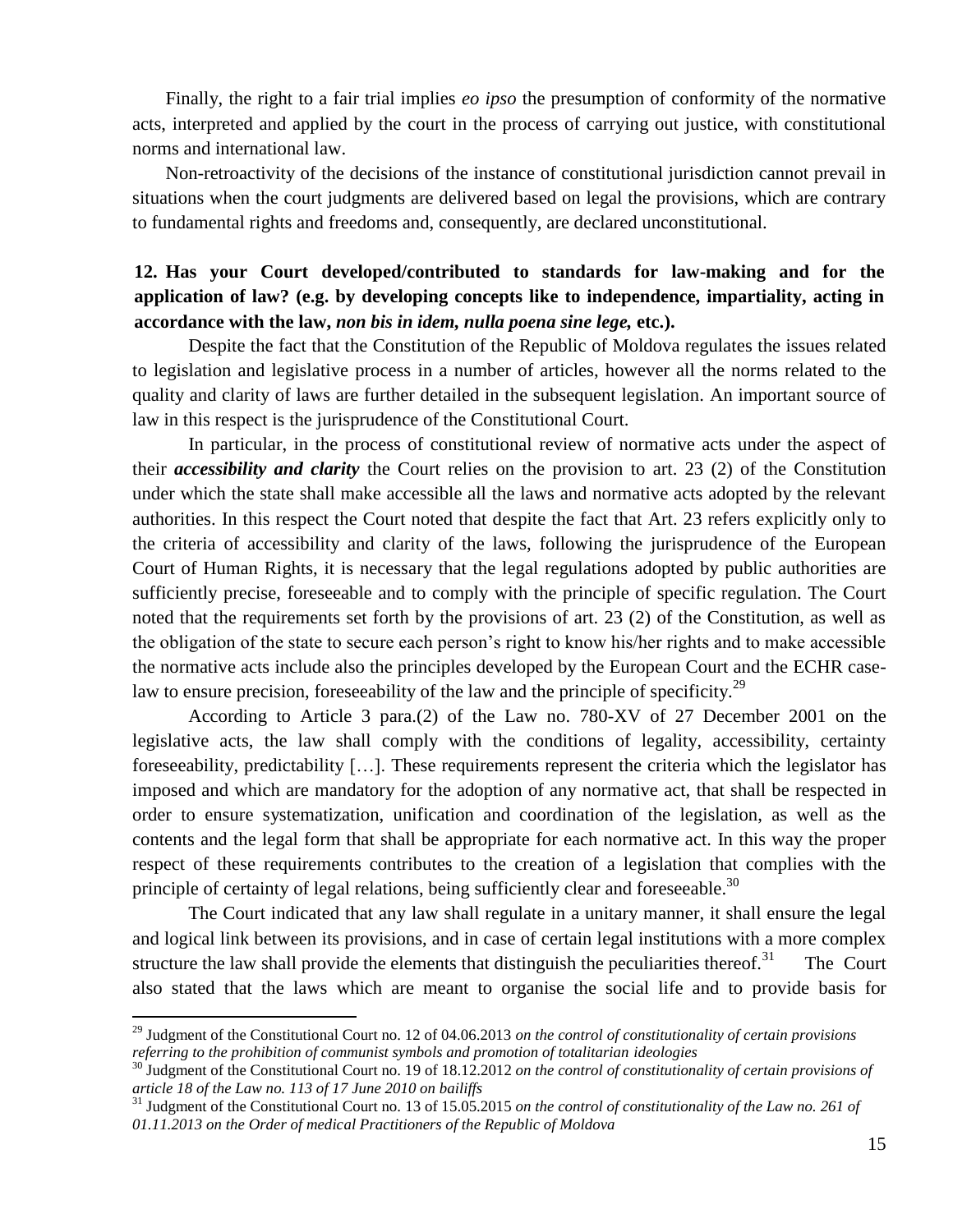harmonious relations in the society should contain general unanimously recognised legal principles and to comply with these principles, so that the applicable legal system and the protected legal interests can function in an adequate manner and to correspond to the objective realities of the society.<sup>32</sup>

As an example of particular interpretation of constitutional provisions related to the lawmaking process may serve the appreciation of the Constitutional Court related to the institution of assumption of responsibility by the Government. According to art. 106<sup>1</sup> of the Constitution, the Government may assume responsibility before the Parliament upon a programme, a statement of general policy or a draft law. The Government shall be dismissed if a motion of non-confidence, brought before within 3 days following the date of presentation of the programme, of statement of general policy or of the draft law, has been passed under Article 106. If the Government has not been dismissed pursuant to the aforementioned provisions, the lodged draft law is considered to be adopted, and the programme or the statement of general policy becomes mandatory for the Government.

The Parliament is the sole legislative authority, even when the Government assumes the responsibility. The provisions of Article  $106<sup>1</sup>$  of the Constitution regulates expressly an exception from the rule instituted through constitutional provisions. The Court held that assuming the responsibility by the Government with regard to a draft law represents an indirect legislative way to adopt a law. The procedure of assuming responsibility by the Government is *in extremis;* when it refers to a draft law, the object of regulation should consist of clearly stipulated provisions only in one field. This procedure is determined by the urgency of adoption of measures contained in the law on which the Government had assumed the responsibility, by the need for the regulation concerned to be adopted with maximum celerity, by the importance of the regulated area and by immediate enforcement of the law concerned. At the same time, the procedure of assuming the responsibility by the Government before the Parliament does not exclude and cannot be used to exclude the Parliament's control by initiating a motion of no confidence. In this regard, the Court noted that a political debate on Government's dismissal by expressing no confidence could take place under the provisions of article 106 of the Constitution only in the plenary session of the Parliament.<sup>33</sup>

Referring to the practical application of the legal principles the Court has elaborated comprehensive doctrine on various issues in the process of constitutional control of normative acts submitted for consideration.

## **13. Do you have case-law relating to respect for the rule of law by private actors exercising public functions?**

Having acknowledged that quality and clarity of the law is one of the elements of the principle of the rule of law, the Constitutional Court of the Republic of Moldova has invoked these bases on

<sup>32</sup> Judgment of the Constitutional Court no. 7 of 17.02.1998 *on the control of constitutionality of certain articles of the Law no. 39-XIII of 7 April 1994 on the status of the Member of Parliament as amended by the Law no. 1215-XIII of 25 June 1997 amending the Law on the status of the Member of Parliament*

<sup>33</sup> Judgement of the Constitutional Court No. 11 of 13.05.2015 *on constitutional review of some Government Decisions on assuming the responsibility for some draft laws and laws adopted based on the procedure of responsibility* 

*assumption,* Judgement of the Constitutional Court No. 28 of 22.12.2011 *on constitutional review of the Law no. 184 of 27 August 2011 amending and supplimenting certain legislative acts*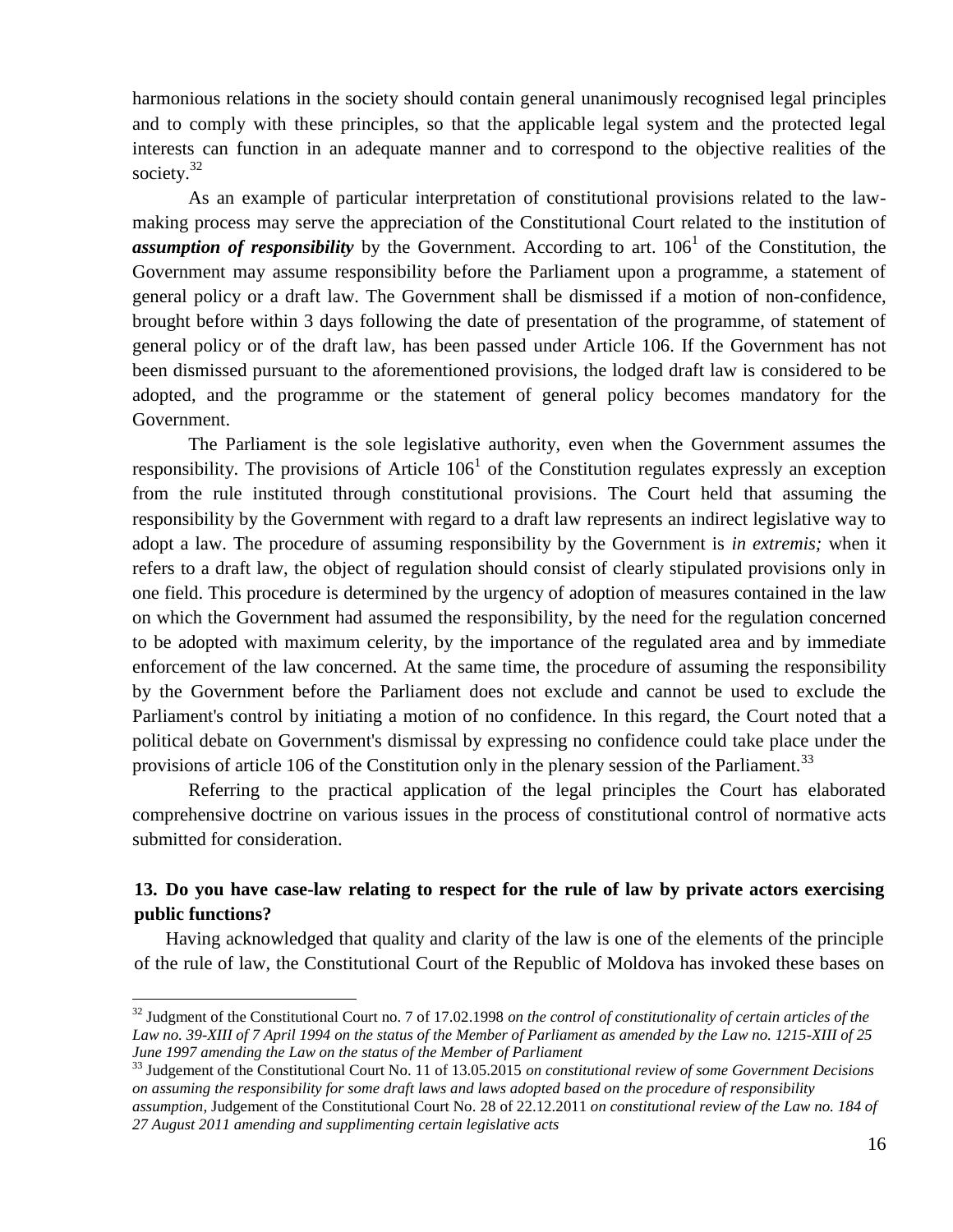several occasions while examining the constitutionality of the challenged acts.

While examining the activity of private persons carrying out public functions (lawyers, notaries, bailiffs, etc.) in the process of control of constitutionality, the Court sought to examine, in particular, the compliance of the challenged provisions regulating the activity of these persons with the rule of law principle. The most substantial arguments in this respect the Court had invoked in its Judgment No.19 of 18 December 2012 on the control of constitutionality of some provisions of Article 18 of the Law No.113 of 17 June 2010 on bailiffs, referral No.34a/2012 referring to the right of the Minister of Justice to suspend the license of bailiffs until the application of disciplinary sanctions.

In this Judgment the Court held that given the provisions of the Law on bailiffs, suspension of bailiff's activity for "serious violation of law" before the application of disciplinary sanction does not allow accurate determination of situations where suspension of bailiff activity may occur. The Court emphasized that the legislative failed to specify the violations that shall be considered "serious" in legal terms. Similarly, the Court noted that in from the wording of the challenged provisions it is unclear whether the minister of justice orders the suspension of the license for serious violation of law and only afterwards shall notify the Disciplinary Board or the suspension is ordered after the initiation of disciplinary proceedings by the Disciplinary Board.

The Court considered that the challenged provisions breach the requirement of foreseeability of a normative act and found that, in terms of accessibility, clarity and predictability of the law, these provisions may generate situations of uncertainty, and this fact contradicts Article 23 para. (2) of the Constitution (Right of every person to know his/her rights). The Court held that suspending the bailiff license for serious violations of law, which has as immediate effect stopping the bailiff's activity, is disproportionately severe compared to the aim pursued, due to the fact that it is applied by the Minister of Justice in the absence of a comprehensive review of the professional body authorized under the law to exercise the relevant power and thus makes possible any eventual arbitrary actions by the minister of justice who is a political factor responsible for promoting policies.

The Court held that, given the uncertainty and imprecision of the phrase "serious violation of law", despite the margin of appreciation enjoyed by the state in the regulation of the bailiff activity, since the examination of disciplinary violations committed by the bailiff is subject to the competence of a Disciplinary Board exercising under law the relevant power, and the enforcement acts issued by the bailiff may be appealed in court, the suspension of bailiff activity by the minister of justice for serious violation of law without prior examination of the violation based on public work done by he/she and to whom the state delegated it, does not ensure a fair balance between the aim pursued and the individual burden, the way the provision is exposed makes possible an abusive application, which is not necessary in a democratic society.

# **14. Are public officials accountable for their actions, both in law and in practice? Are there problems with the scope of immunity for some officials, e.g. by preventing an effective fight against corruption? Do you have case-law related to the accountability of public officials for their actions?**

According to the Constitution of the Republic of Moldova and the subsequent legislation, the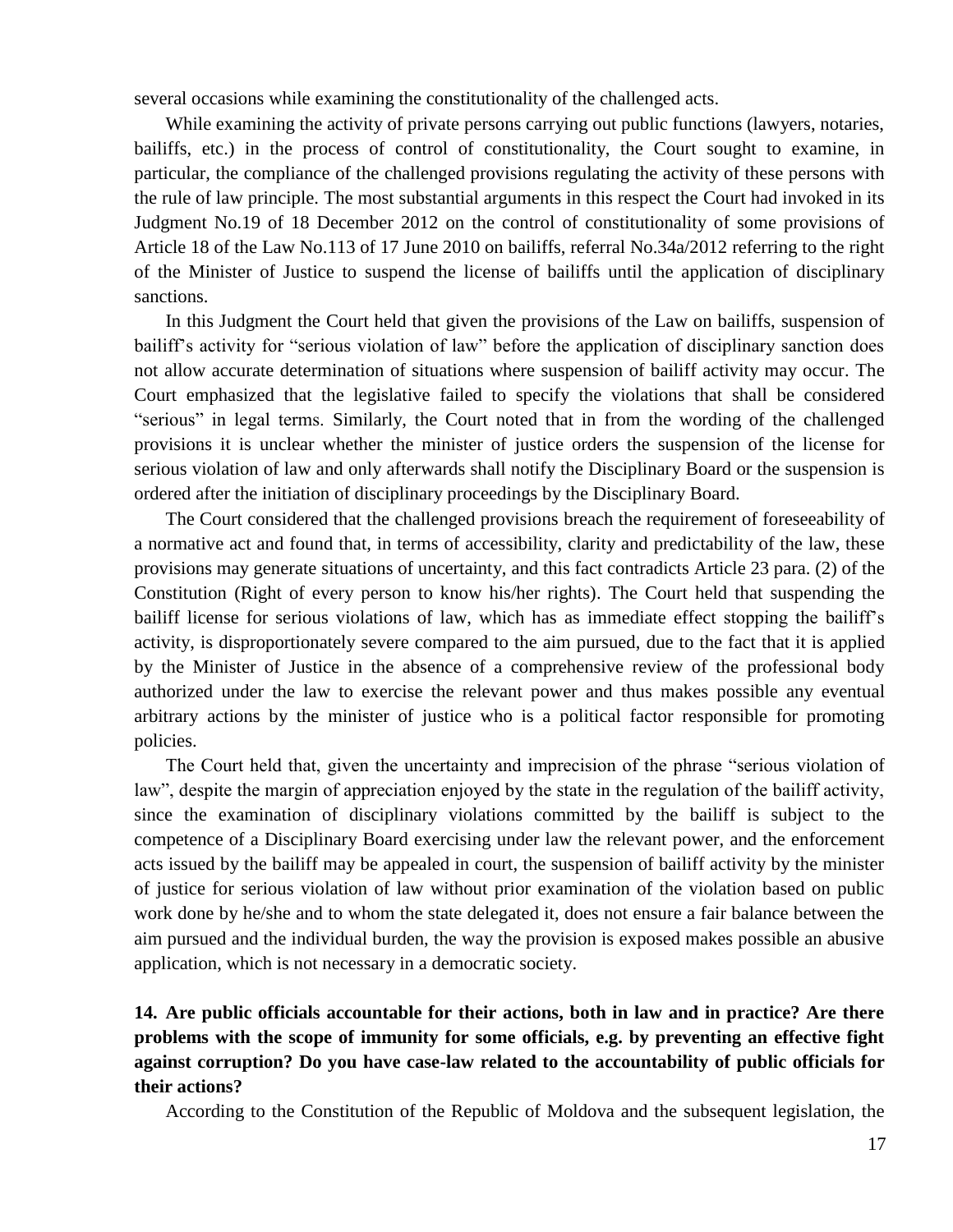principle of accountability and integrity is at the core of any public position and therefore is inherent to any public official. In this respect the Constitutional Court of the Republic of Moldova in its case law<sup>34</sup> elaborated the doctrine on the integrity standards of persons holding leading positions in the state.

Thus the Court stated, as a principle, that any political mandate has to be based on high standards of integrity. Additionally, in case that it is found that this condition is not fulfilled, ignoring these findings and the appointing in/ holding leading positions of individuals having cast doubt on their integrity implies a disrespect for the rule of law state.

The Court held that, in a genuine democracy, normality resides in the immediate resignation of the individuals that have lost their public trust, with no need of being dismissed. Such situations, in which people are being removed from exercising governmental act for reasons of corruption, subsequently being again appointed in top positions of the state (at short periods of time, without there being proved the groundlessness of the accusations that determined the dismissal) are not only reprehensible, but even inadmissible.

In this context, the Court has decided that it is contrary to the principles of the rule of law the appointment as high ranking officials individuals on which there is cast doubt regarding their integrity or who have been dismissed for reasons of corruption. As a matter of principle, the rule of law is not a fiction, with only a declarative nature. The functioning of the rule of law has to be shown in practical actions. In order for the constitutional principle of the rule of law to be respected and taking in consideration the common interest of the citizens, it is imperative to take the necessary measures for assuring the quick application of the suspension or dismissal of the ministers and other high ranking officials that are subject to reasonable doubts in matters of integrity.

The Court also underlined that according to the fundamental value of the rule of law, persons holding public offices must prove that they correspond to high standards of integrity. The values enshrined in the Constitution of the Republic of Moldova in Article 1 para. (3) providing that Republic of Moldova is a democratic State in which the dignity of people, their rights and freedoms, the free development of human personality, justice and political pluralism represent supreme values that shall be guaranteed, implicitly provide for the responsibility of those holding public offices who exercise their functions in order to achieve the public interest.<sup>35</sup>

# **IV. The law and the individual**

 $\overline{a}$ 

## **15. Is there individual access to your Court (direct / indirect) against general acts / individual acts? Please briefly explain the modalities / procedures.**

The Constitution of the Republic of Moldova does not provide direct individual access to the

<sup>34</sup> Judgement of Constitutional Court No.4 of 22.04.2013 *on the constitutionality of the President Decree No. 534-VII of 8 March 2013 on the dismissal of the Government, in the part related to keeping in position the Prime-ministerdismissed via censorship motion (for corruption allegations) as of 8 March 2013 up to the formation of the new Government and No. 584-VII of 10 April 2013 on appointing the candidate for the position of the Prime-minister*.

<sup>35</sup> Judgment of the Constitutional Court No.7 of 16.04.*2015 on constitutional review of certain provisions of the Law no. 325 of 23 December 2013 on professional integrity testing*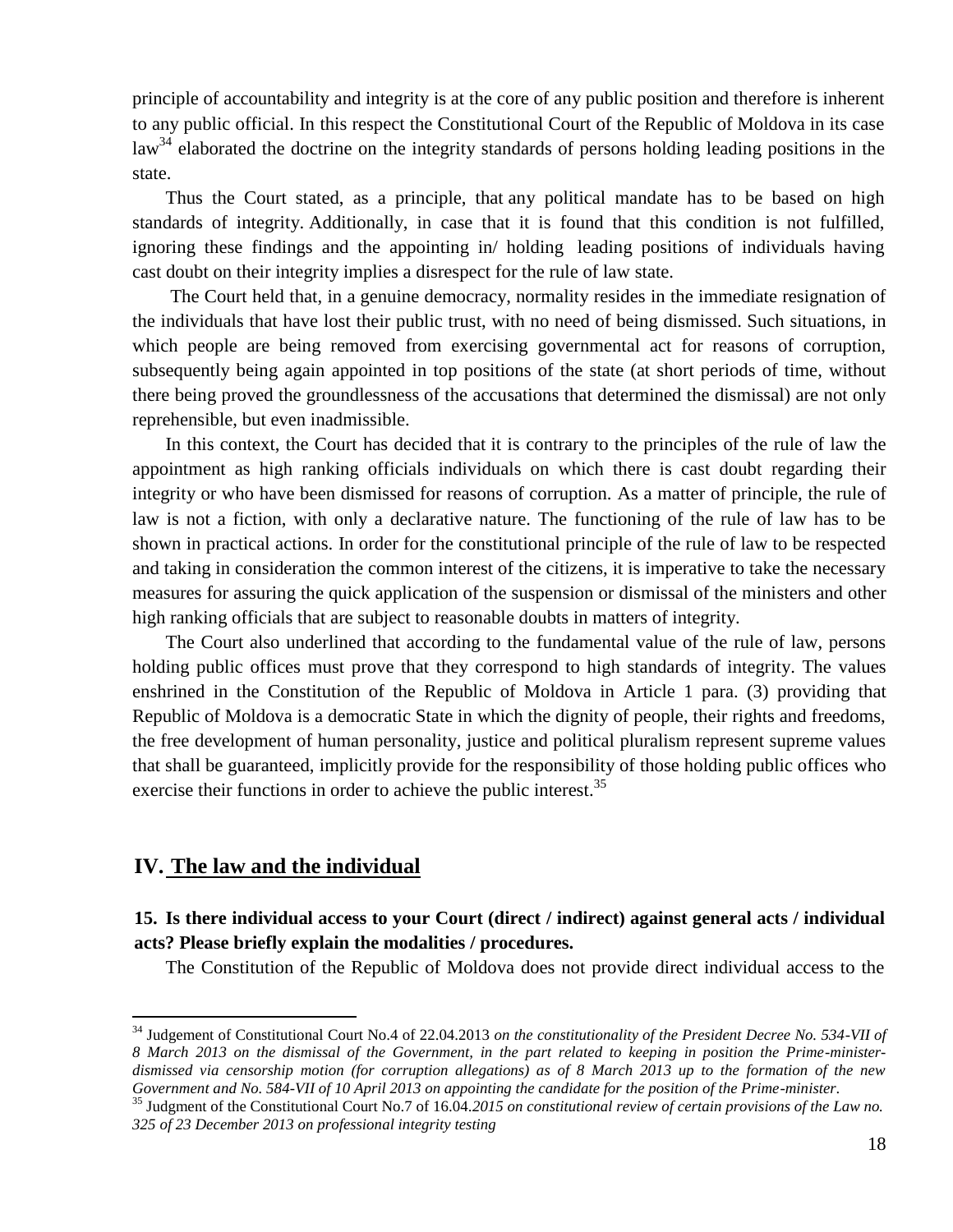Constitutional Court. According to art.25 the Law on the Constitutional Court,  $36$  only a definite number of subjects are entitled to submit complaints (*inter alia* Members of Parliament, Minister of Justice, the Ombudsman, the Supreme Court of Justice, local public authorities, etc.) on the control of constitutionality of normative acts, the interpretation of the constitutional provisions, confirmation of the results of elections and referenda, etc.

Concurrently, the Constitution and the law provides for the competence of the Constitutional Court to resolve the exceptions of unconstitutionality of normative acts, upon referral by the Supreme Court of Justice. Given the very nature of this competence, that resides in controlling the conformity of the provisions of a legal act raised by the judge or the parties to trial in a court of law. The original proceedings of examining the exceptions of constitutionality provided that only the Supreme Court of Justice was entitled to submit this type of complaints. However, over the years it has been stated that this instrument was not applied to its full extent, partly due to the fact that only one court was entitled to use it.

As a consequence, the Constitutional Court interpreted<sup>37</sup> the provisions of the Constitution in the meaning that the courts of all level are provided the access to the Constitutional Court in order to perform the control of constitutionality of a norm applicable to a concrete case that is under trial in a court of justice of any level. This competence of the Court may be appreciated as the concrete control of constitutionality as well as an **indirect access of citizens** to the instance of constitutional jurisdiction.

The Court ruled that while the right to raise the exception of unconstitutionality belongs to all judges of all levels courts of law, and given the formal role of the Supreme Court and its lack of jurisdiction to rule on exceptions of unconstitutionality raised by courts hierarchically inferior, the constitutional provisions cannot be interpreted as restricting the right of other trial courts to apply before the court of constitutional jurisdiction.

The Court also held that in case there is an uncertainty regarding the constitutionality of laws, decisions of the Parliament, Presidential decrees, decisions and orders of the Government, to be applied in any pending proceedings, the court of law is compelled to notify the Constitutional Court. The complaint on the constitutionality review of certain provisions to be applied in proceedings shall be submitted directly to the Constitutional Court by the judges/panels of judges of the Supreme Court, courts of appeal and ordinary courts, before which the case is pending.

# **16. Has your Court developed case-law concerning access to ordinary/lower courts (e.g. preconditions, including, costs, representation by a lawyer, time limits)?**

The relationship between the Constitutional Court and the ordinary courts is characterized firstly by the nature of the legal system of the Republic of Moldova, which at a greater extent is similar to those existing in a large number of states using the continental legal system, where the instance of constitutional review has a special place among other state authorities, being placed outside the judiciary.

<sup>36</sup> http://constcourt.md/public/files/file/Actele%20Curtii/acte\_en/Law\_on\_CC\_EN.pdf

<sup>37</sup> Judgment of the Constitutional Court no. 2 of 09.02.2016 *on the interpretation of Article 135.1.g of the Constitution*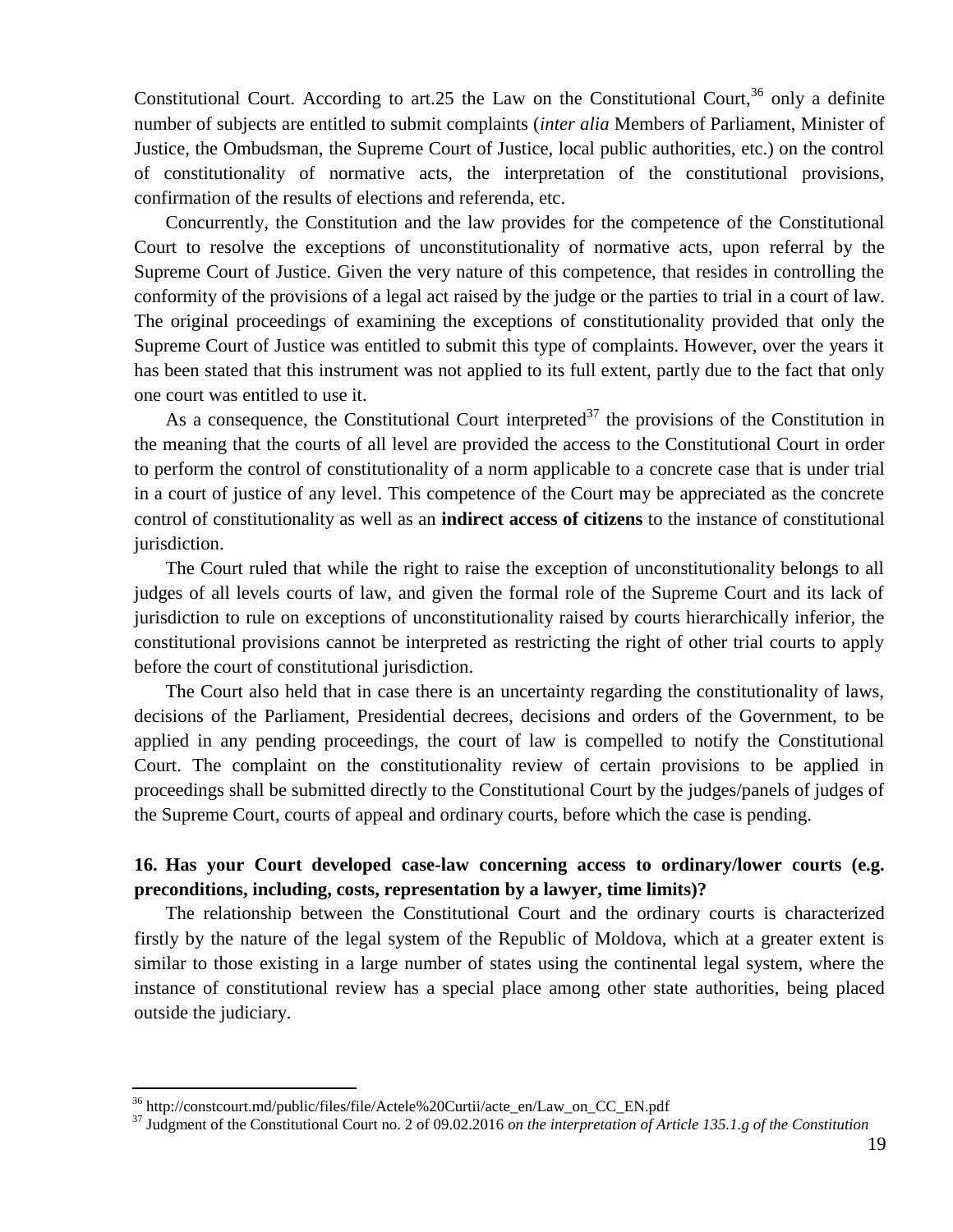In a particularly big number of its judgments<sup>38</sup>, the Constitutional Court of the Republic of Moldova recognized as unconstitutional certain provisions that negatively influenced the judiciary, namely the *independence of judges*. Proper functioning of judicial authorities is one of the most important factors within the mechanism for the protection of human rights and fundamental freedoms. Effective and comprehensive judicial protection may be ensured only under the conditions of real independence of the judiciary – namely of the judge as an exponent of the judicial power.

The principle of independence of the judiciary is the main pillar supporting the judiciary as a plenipotentiary power in the architecture of the state power. The principle of separation and collaboration of state powers entails the necessity to take adequate measures, with a view to ensure the balance thereof. Given these reasons, the principle of independence of judges represents not only constitutional base, but rather a measure to control the respect of the rights and capacities of the judicial power, within the actions taken to maintain the balance of state powers.

The Constitutional Court of the Republic of Moldova, through its jurisprudence, has outlined that the independence of the judiciary is a mandatory condition for the existence of the rule of law and a fundamental guarantee of a fair trial.

Concurrently, relating to the issue of accessibility of ordinary courts the Court assessed the matter related to the representation within the courts. In particular, the Court ruled that *the legal provisions requiring that only lawyers may represent the persons in the courts are constitutional*. The Court noted that legal representation contributes significantly to achieving the fundamental right of defense, stated in the Constitution. A person's right to seek justice in court is a prerequisite *sine qua non* in ensuring the effective exercise of his/her rights and freedoms and the right to defense is a fundamental, guaranteed right, which may be exercised by any person in an independent and free manner.

An important role in protecting human rights and freedoms is played by the lawyer. As the exponent of a profession governed by ethical and professional conduct standards, the lawyer can provide quality legal services. In guaranteeing everyone's right to defense and to qualified legal assistance, the state promotes policies to ensure this guarantee, by establishing levers by which the qualified legal assistance in courts is provided by lawyers. The Constitution (Art. 26 para. (3)) provides that any time during the trial the parties are entitled to access to lawyers, meaning a person qualified as a lawyer under the conditions stipulated by the law. This provision is a strong warranty, which prevents the provision of legal assistance activities by unqualified persons, who are not subject to professional control. The provisions which exclude the right of other legal professionals to provide services for representation in court do not restrict the citizen's right, conferred by Article 26 para. (2) of the Constitution, to respond independently through legitimate means to the violation of rights and freedoms and to choose the manner and means of representation, established by law.

<sup>38</sup> Judgment of the Constitutional Court no. 22 of 05.09.2013 *on the control of constitutionality of some provisions on judge's immunity*

Judgment of the Constitutional Court no. 26 of 11.11.2014 *on the control of constitutionality of certain provisions on the immunity of the judge*

Judgment of the Constitutional Court no. 25 of 06.11.2014 *on the control of constitutionality of certain provisions of Law no.146 of 17 July 2014 on the amendment and competition of certain legislative acts (remuneration of public servants within courts and of judges)*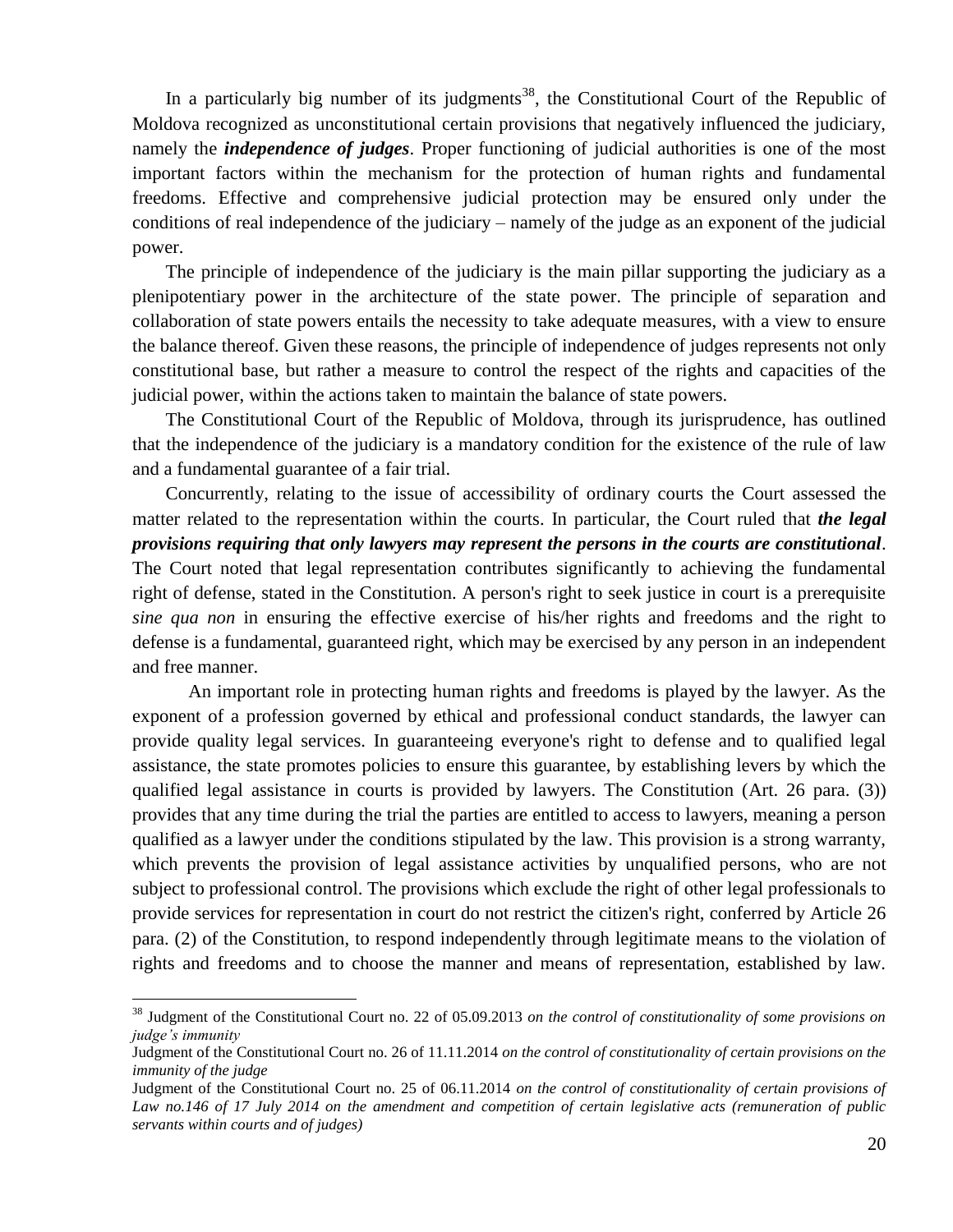Although in reality, the non-lawyers representing the individuals and businesses perform lawyer specific tasks in civil cases, their activity is not subject to ethical and professional requirements, a fact which undermines the state's positive obligation to provide qualified legal assistance in court proceedings.

*Referring to the issue of application by the ordinary courts of the judgments delivered by the Constitutional Court in the process of carrying out justice* it may be mentioned that the decisions delivered by the instance of constitutional jurisdiction, by which it has ensured the supremacy of the Constitution are final, incontestable and binding for anyone and have the effects *ex nunc.*

Given this effect of the Constitutional Court judgments and actions taken in order to make the constitutional justice more efficient, it is obvious that by highlighting the content of constitutional norms and development of rules derived from their interpretation, the acts of the Constitutional Court are guiding the evolution of the whole legal system, as well as the interpretation and enforcement of the law. It is solely this position that really ensures the realization of the principle of supremacy of the Constitution.

#### **17. Has your Court developed case-law on other individual rights related to the rule of law?**

The Constitution of the Republic of Moldova equally protects both collective and individual rights of its citizens as well as of the people residing on the territory of the state. While performing its competence as instance of constitutional review, the Constitutional Court has examined, under certain aspects, the extent in which the principle of the rule of law is applied while determining the degree of infringement by state authorities of fundamental individual rights.

Thus, for instance, while examining the issue of *professional integrity testing* of civil servants (including state officers and judges)<sup>39</sup>, the Court reiterated the arguments expressed by the European Court for Human Rights and mentioned that the measures and systems meant to conduct any surveillance over individuals must contain certain safeguards established by law and applicable when the activity of the bodies authorized to survey is reviewed. The procedures for the review must observe as much as possible the values of democratic society, especially the rule of law, which is expressly referred to in Preamble to the European Convention for the Protection of Human Rights and Fundamental Freedoms. The rule of law implies that any interference by the executive authorities with an individual's rights should be subject to an effective control which should be effectively ensured by the judiciary, which offers the best guarantees of independence, impartiality and proper procedure.

Another case when the Court was called to review the degree of *protection of the individual right under the principle of non bis in idem<sup>40</sup>* related to the control of constitutionality of the legal provisions allowing prosecution bodies to resume criminal prosecution against a person whenever new or recently discovered facts or a fundamental fault committed in the previous proceeding affected the delivered judgment. As a principle, the Court stressed out that once the criminal

<sup>39</sup> Judgment of the Constitutional Court No.7 of 16.04.*2015 on constitutional review of certain provisions of the Law no. 325 of 23 December 2013 on professional integrity testing*

<sup>40</sup> Judgement of the Constitutional Court No.12 of 14 May 2015 *on exception of constitutionality of Art. 287 para.(1) of the Code of Criminal Procedure (resumption of the criminal prosecution)*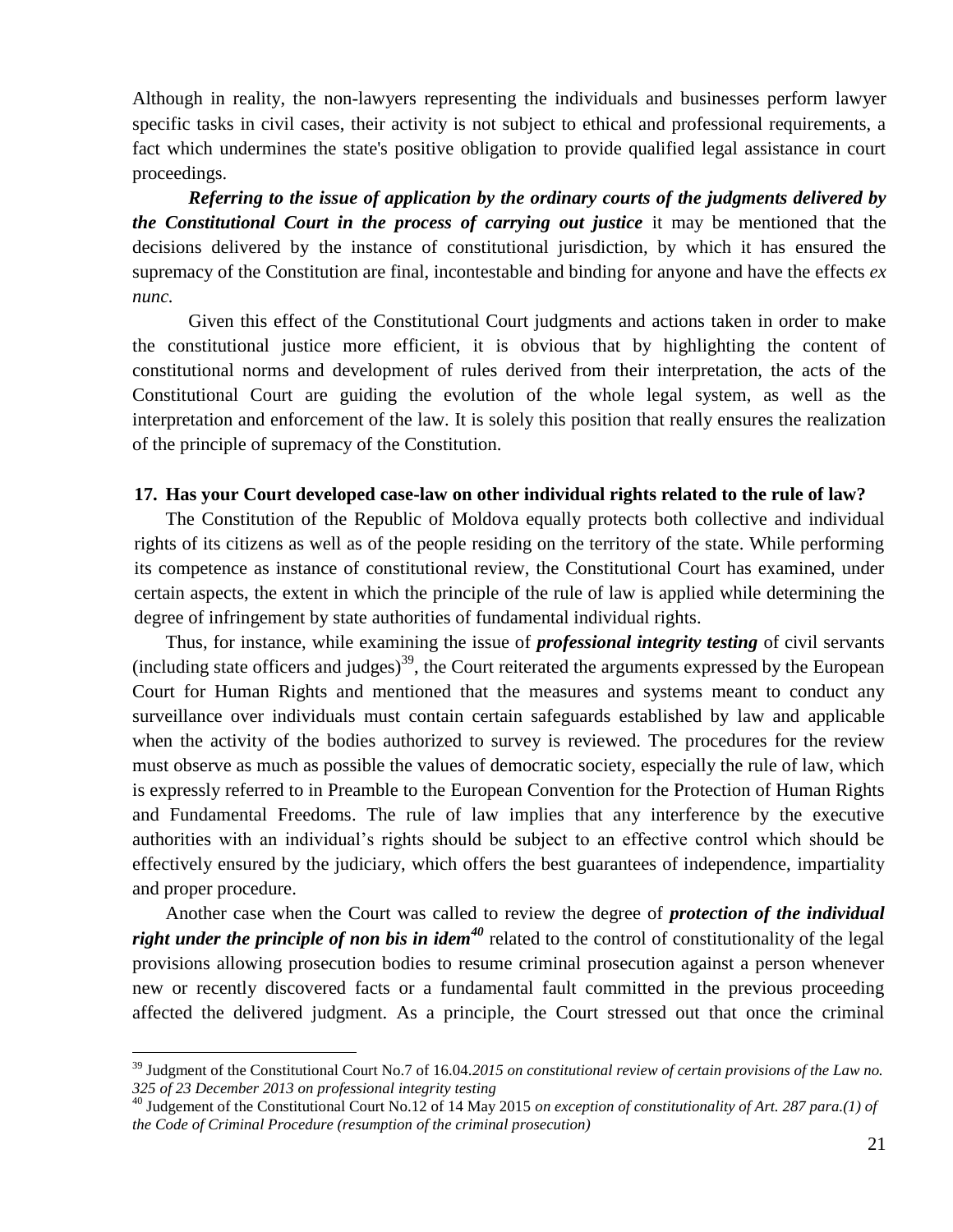prosecution is terminated, no further actions are taken or the criminal case is ceased, the person should have the certainty and belief that he/she will not be suspected and criminally prosecuted again. The Court reiterated the arguments of the European Court for human Rights and mentioned that the weaknesses of the authorities cannot be imputable to the defendants and should not put them in a disadvantageous situation. The Court held that the omissions or errors of the authorities must serve to the benefit of the suspect, culprit, and the accused person. In other words, the risk of any errors committed by the prosecution body or even by a court should be borne by the State and the correction thereof should not be the responsibility of the person.

The individual right to *family life of military personnel* was disputed before the Court under the aspect of granting the parental leave to military males. The challenged law directly provided that military men were not legally entitled to a child care leave aged under three years, as compared to military men, given their status as military people in charge of national security. Following the reasoning of the ECtHR the Court noted that there must be a reasonable relationship of proportionality between the restrictions imposed and the lawful aim to protect national security. These restrictions are acceptable provided there is a real threat to the operational effectiveness of the armed forces and allegations of the existence of this risk must be "supported by examples". The Court recognized that, given the importance of the army to protect national security, restrictions on the right to child care leave could be justified, provided they are not discriminatory. The Court may achieve the lawful aim of protection of the national security otherwise than by limiting the right to child care leave for military men and the deprivation of military men of the same rights. Excluding military men from exercising the right to child care leave, this provision imposes a restriction, which applies automatically to all military men, regardless of their position in the army, the availability of substitute or their personal situation.

### **18. Is the rule of law used as a general concept in the absence of specific fundamental rights or guarantees in the text of the Constitution in your country?**

The text of the Constitution of the Republic of Moldova is quite comprehensive and explicitly provides the norms regulating the rights and fundamental freedoms of the persons, obligations of the state, public authorities and the judiciary, etc. Therefore the Constitutional Court greatly relies on these provisions while examining an alleged unconstitutionality of a particular legal provision. However, the Court experienced cases when in the process of adjudication it relied on the application of general principles, *inter alia* the principle of legality, rule of law, proportionality due to the lack of substantive constitutional provisions.

Thus the Court delivered judgements in some situations regarding the revocation of persons from public dignity positions, although their institution is not enshrined in the Constitution. An example is the situation when the Director General of the Board of Directors of National Energy Regulatory Agency was dismissed, or when the People's Advocate for the Rights of the child was appointed. The Court examined the respective Decisions of the Parliament in the light of art. 1 of the Constitution that guarantees the rule of law, implicitly in the light of guaranteed principle of legality.

Starting from the fact that the Constitution vests the Parliament with the function to choose and appoint state officials, in the cases stipulated by the law, the Parliament has the obligation to act by